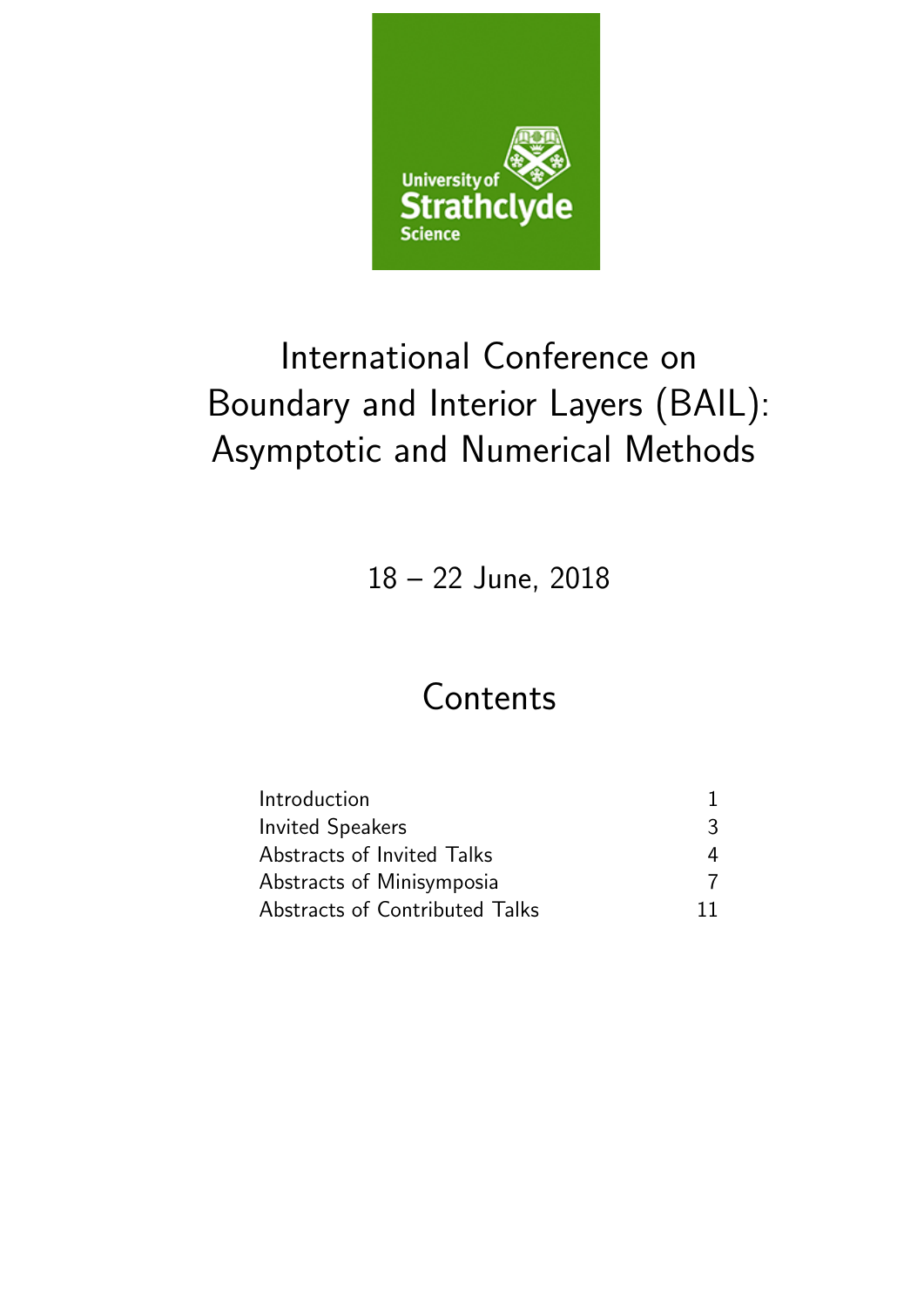### Introduction

Dear Participant,

On behalf of the University of Strathclyde's Numerical Analysis and Scientific Computing Group, it is our pleasure to welcome you to the International Conference in Boundary and Interior Layers: Computational and Asymptotic Methods, BAIL 2018. This follows the long tradition of BAIL meetings starting 38 years ago in Dublin, and it is our great pleasure that Glasgow has been chosen as the city to host the first one of this series to take place in the UK. We are looking forward to meeting delegates from around the world.

We have been very lucky to secure a stellar list of invited speakers who will address us on a variety of topics linked to the numerical solution of problems presenting layers. So, hopefully there is something to suit everyone's interests. Although the meeting is funded almost entirely from the registration fees of the participants, additional financial support has been provided by the Edinburgh Mathematical Society, and the Glasgow Mathematical Journal Trust.

As well as attending the scientific sessions, we hope you will also take advantage of the opportunity to renew old friendships and meet new people as part of the communal meals and social programme. We are indebted to the Glasgow City Council for generously sponsoring a wine reception at the City Chambers on Monday evening. The building is well worth a visit, featuring a vast range of ornate decoration complete with the largest marble staircase in Western Europe. On Wednesday afternoon we will have an excursion, with a visit to the Glengoyne distillery (a 45 minute drive outside Glasgow), and a walk around Luss (a village next to Loch Lomond), or an alternative plan if the weather does not want it that way. The conference dinner on Thursday night will be held in another one of Glasgow's historic buildings, the Lighthouse. This building, linked to Charles Rennie Mackintosh, is a landmark of Glasgow's architecture, and you will hear many details about it during the tour that will take place just before dinner is served.

Thank you for coming, and we hope you enjoy the meeting!

Gabriel R. Barrenechea Philip Knight Conference Organising Committee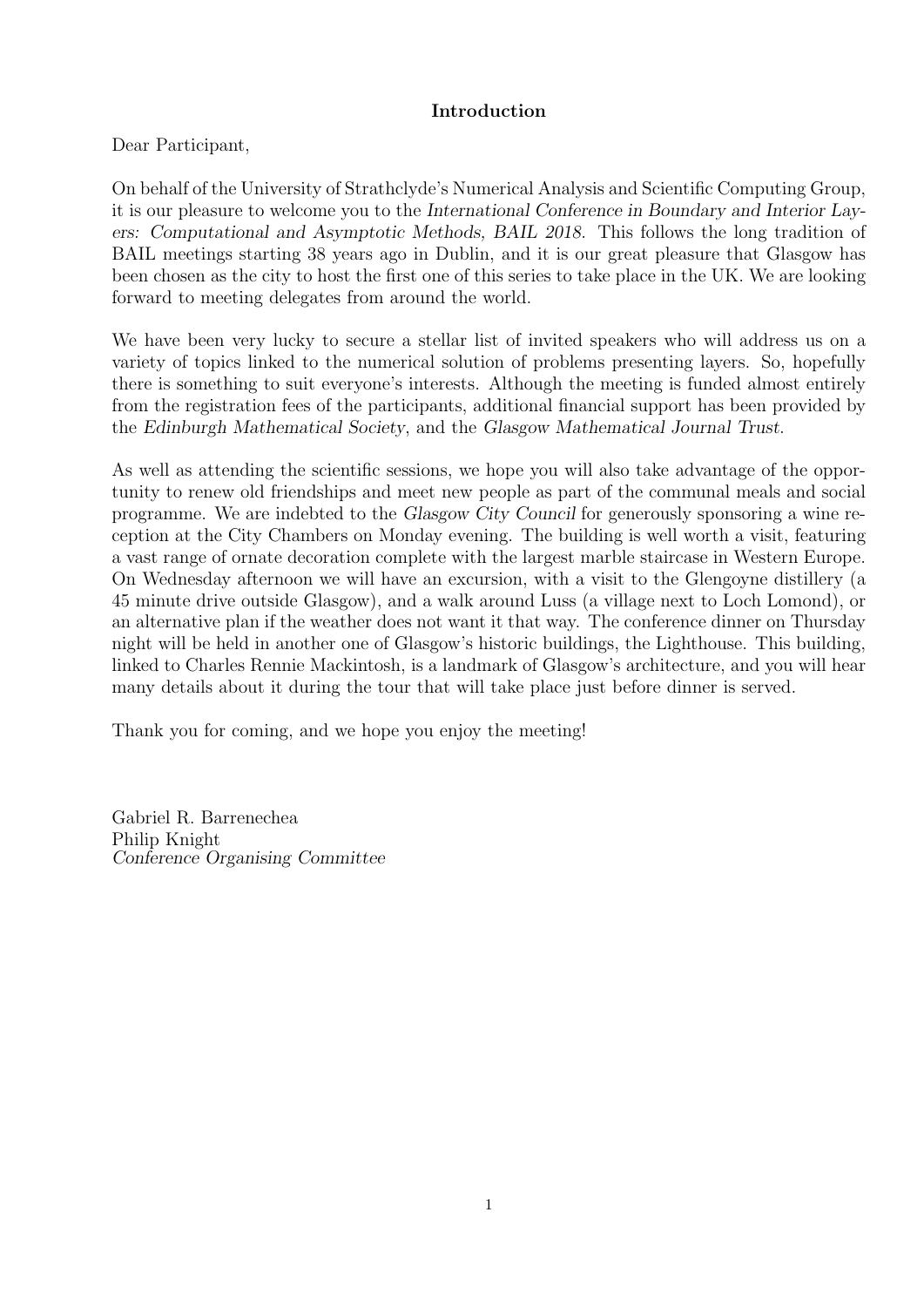### Information for participants

- General. There will be a registration desk in the foyer of the Stenhouse Wing. This is building 14 on the campus map, and has two entrances, one from Cathedral Street, and the other one from the Sculpture Gardens. The organisers can be contacted there during tea and coffee breaks.
- Lecture room. All talks will take place on SW 105, in the Stenhouse Wing.
- Accommodation. All rooms are in the Campus Village. Check-out time is 10:00 on day of departure. On Friday morning, luggage may be left in the room SW 105.
- Meals. Breakfast (Mon-Fri) is available from 08:00 until 09:30 in the TIC building (building 37 in the campus map). The times of lunches and dinners are as indicated in the conference programme. Dinner (Mon-Wed) will also be served in the TIC building. Lunches are served in the TIC building, with the exception of Wednesday's and Friday's, that will be served in the Stenhouse foyer. Coffee and tea will be provided at the advertised times in the foyer outside SW 105.
- Chairing sessions. It is hoped that if you are listed as chairing a session, you will be willing to help in this way. Please keep speakers to the timetable!
- Reception. A reception for all participants hosted by Glasgow City Council will be held in the City Chambers on Monday 18th June from 19.30 to 21.00.
- Excursion. The day out will start on Wednesday at 13:30, when the bus will leave from the Livingstone Tower (26, Richmond Street, building 23 on the campus map). The scheduled return time is 19:00h.
- Conference dinner. The conference dinner will be held in the Lighthouse on Thursday 21st June at 18:00 (for 19:00 dinner). There will be a guided tour of the Lighthouse at 18:00, and it will last for about an hour. The venue is located at 11 Mitchell Lane, Glasgow G1 3NU, which is 10 minutes away from the conference venue.
- Internet access. Complimentary WiFi is available throughout the campus from the 'WifiGuest' network, which should appear on the list of available networks on your portable device. This network uses the same authentication system as 'The Cloud' network found in public places across the UK. You can log in to 'WifiGuest' using existing 'The Cloud' credentials, or set up a new account which you can then use wherever 'The Cloud' is available. More comprehensive internet access is available to eduroam users.
- Sports facilities. Conference delegates can use the University sports facilities (building 1) by obtaining a card from the Student Village Office. The cost of the facilities varies.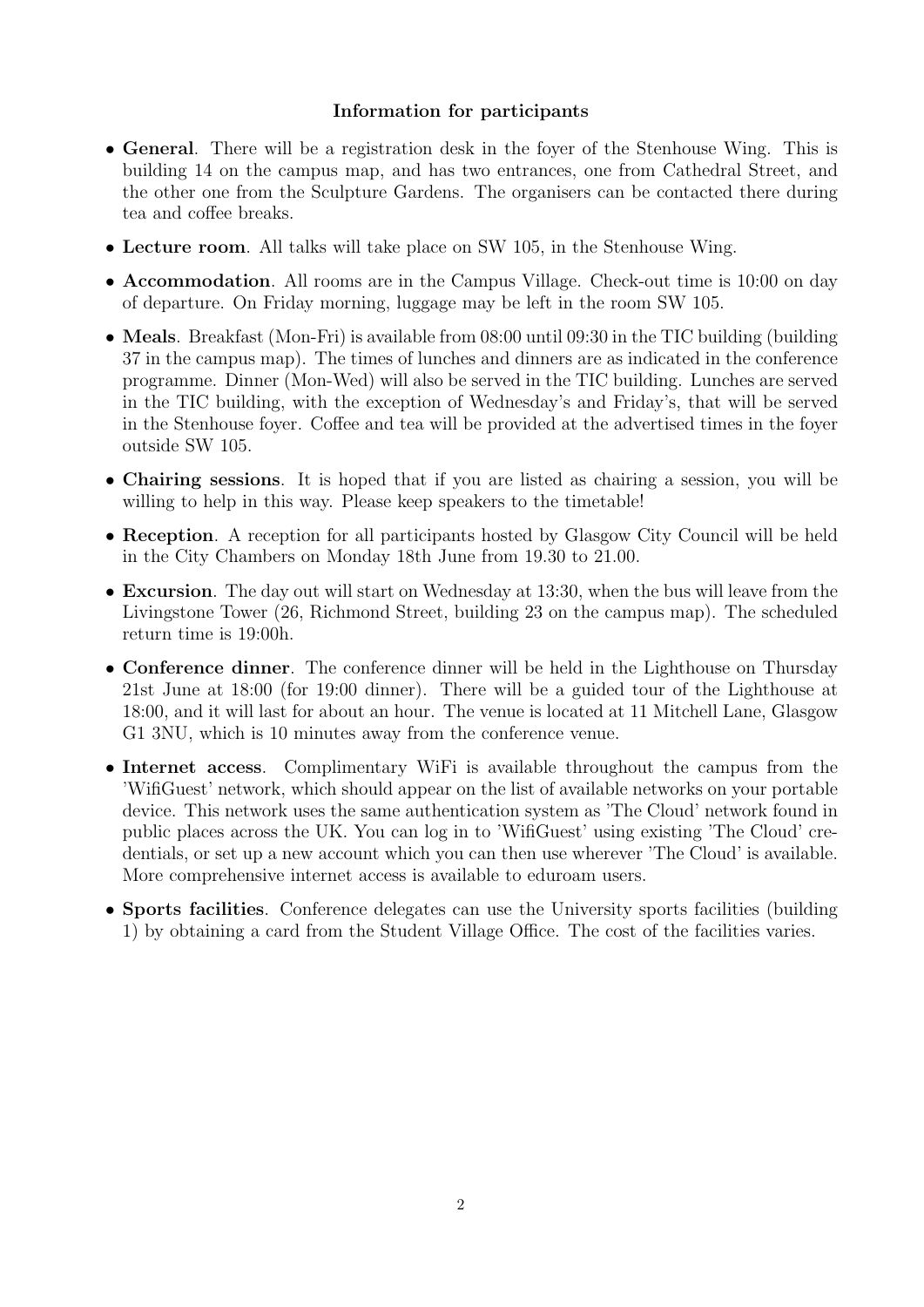# Invited Speakers

| Víctor Calo       | Curtin University, Australia                          | victor.calo@curtin.edu.au    |
|-------------------|-------------------------------------------------------|------------------------------|
| Alexandre Ern     | ENPC, Paris                                           | alexandre.ern@enpc.fr        |
|                   | Emmanuil Georgoulis Leicester, UK, and Athens, Greece | emmanuil.georgoulis@le.ac.uk |
| Volker John       | WIAS, and Free University, Berlin, Germany            | john@wias-berlin.de          |
| Frédéric Valentin | LNCC, Petrópolis, Brazil                              | valentin@lncc.br             |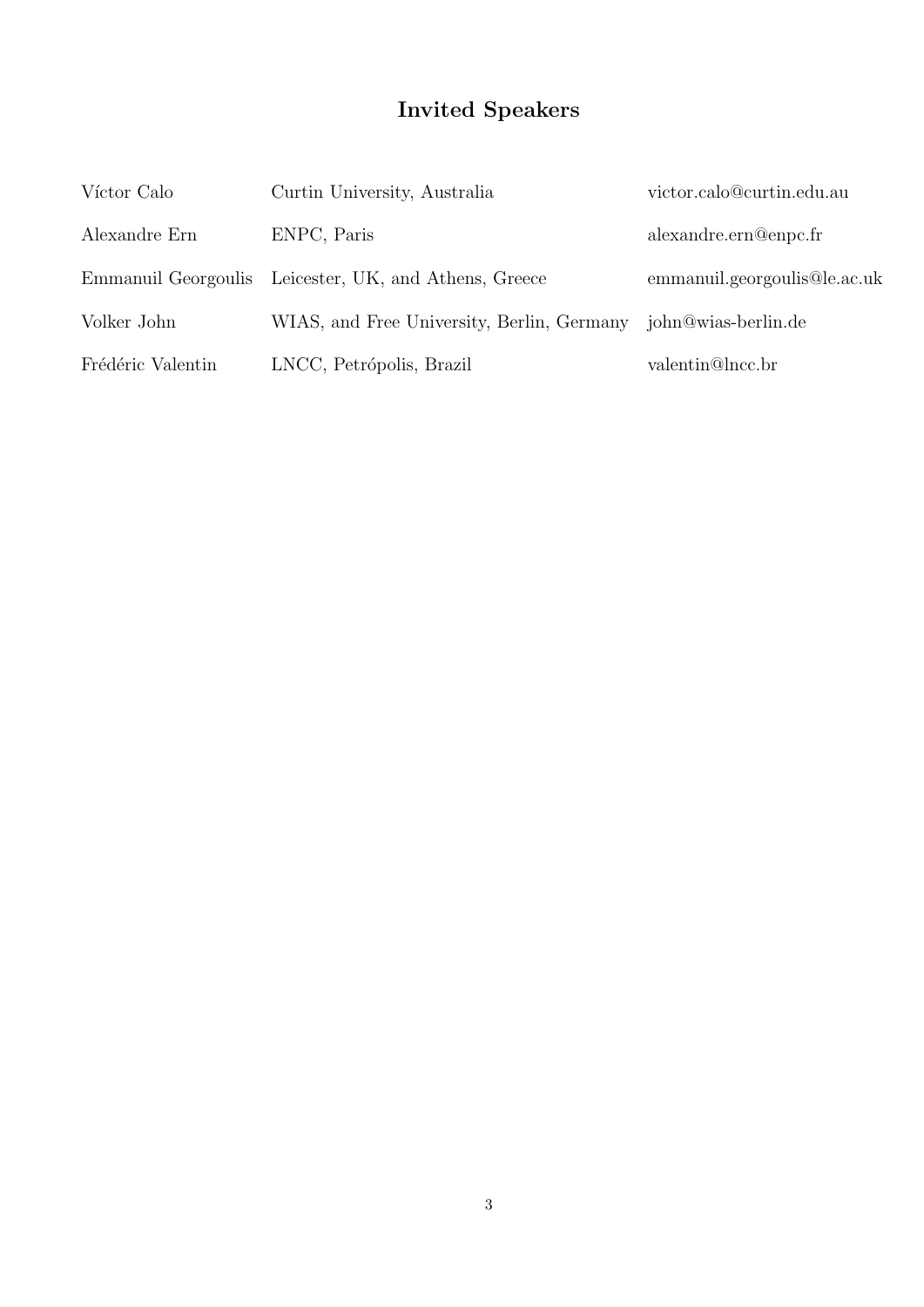# Abstracts of Invited Talks

#### Stabilization of convection-dominated diffusion with optimal test functions

Víctor M Calo, <sup>1,2</sup> N Collier, <sup>3</sup> A Niemi, <sup>4</sup> A Romkes, <sup>5</sup> E Valseth<sup>5</sup>

<sup>1</sup> Curtin University, Australia

<sup>3</sup> Oak Ridge National Laboratory, USA

<sup>5</sup> South Dakota School of Mines & Technology, USA

We discuss the class of discontinuous Petrov-Galerkin (DPG) methods for finite element (FE) approximations of boundary value problems for singularly-perturbed, second-order linear partial differential equations (PDEs). We will first introduce the DPG method with optimal basis functions as described by Demkowicz and Gopalakrishnan [1,2] and adapted for advection-diffusion problems by Niemi et al. [3-5]. We will then present a new DPG method which uses a first-order system weak representation of the governing PDEs. This new hybrid continuous-discontinuous DPG method uses classical continuous function spaces for the trial functions, to reduce computational cost and discontinuous function spaces for the test functions. The broken weighting spaces allow us to solve the optimal test functions locally at the element level by using the DPG philosophy. These weighting functions are optimal in the sense that they guarantee inherently stable FE approximations with best approximation properties in the energy norm. We compute the local test-function contributions numerically on each element with high accuracy without solving global variational statements. We will use 2D numerical verifications and convergence studies to validate our analysis. In particular, we will focus on convection-dominated diffusion problems with highly oscillatory (diffusion) coefficients.

#### References

[1.] L Demkowicz, J Gopalakrishnan, "A class of discontinuous Petrov-Galerkin methods. Part I: The transport equation," Computer Methods in Applied Mechanics and Engineering 199 (23-24), 1558-1572, 2010

[2.] L Demkowicz, J Gopalakrishnan, "A class of discontinuous Petrov-Galerkin methods. II. Optimal test functions," Numerical Methods for Partial Differential Equations 27 (1), 70-105, 2011

[3.] AH Niemi, NO Collier, VM Calo, "Discontinuous Petrov-Galerkin method based on the optimal test space norm for one-dimensional transport problems," Proc Computer Science 4:1862-1869, 2011

[4.] AH Niemi, NO Collier, VM Calo, "Automatically stable discontinuous Petrov-Galerkin methods for stationary transport problems: Quasi-optimal test space norm," Computers & Mathematics with Applications 66 (10), 2096-2113, 2013

[5.] AH Niemi, NO Collier, VM Calo, "Discontinuous Petrov-Galerkin method based on the optimal test space norm for steady transport problems in one space dimension," Journal of Computational Science 4 (3), 157-163, 2013

#### Hybrid High-Order methods: overview and recent advances

#### Alexandre Ern

University Paris-Est, CERMICS , ENPC and INRIA, Paris, France

Hybrid High-Order (HHO) methods have been recently introduced for diffusion problems in [D. Di Pietro, A. Ern, and S. Lemaire, Comp. Methods Appl. Math., 14(4):461-472, 2014] and for linear elasticity problems in [D. Di Pietro and A. Ern, Comp. Meth. Appl. Mech. Eng., 283:1-21, 2015]. HHO methods are formulated in terms of face unknowns which are polynomials of some degree  $k \geq 0$ . Cell unknowns are also introduced in the formulation and can be eliminated locally by a static condensation procedure. HHO methods are devised from a local reconstruction operator and a local stabilization operator in each mesh cell. This leads to a discretization method that delivers, for smooth solutions and on general meshes with polyhedral cells and non-matching interfaces, error estimates of order  $(k + 1)$  in the  $H^1$ -seminorm (and of order  $(k + 2)$  in the  $L^2$ -norm under full elliptic regularity). Positioning unknowns at mesh faces is also a natural way to express local balance properties. HHO methods have been bridged to Hybridizable Discontinuous Galerkin (HDG) methods in [B. Cockburn, D. Di Pietro, and A. Ern, ESAIM Math. Mod. Numer. Anal., 50(3):635-650, 2016]. In this talk, we review the devising and properties of HHO methods. Then, we show how the method can be used to approximate in a robust manner convection-diffusion problems and, finally, we review recent developments on the use of unfitted meshes to simulate fictitious domain and interface problems.

<sup>2</sup> Commonwealth Scientific and Industrial Research Organisation (CSIRO), Australia

<sup>4</sup> University of Oulu, Finland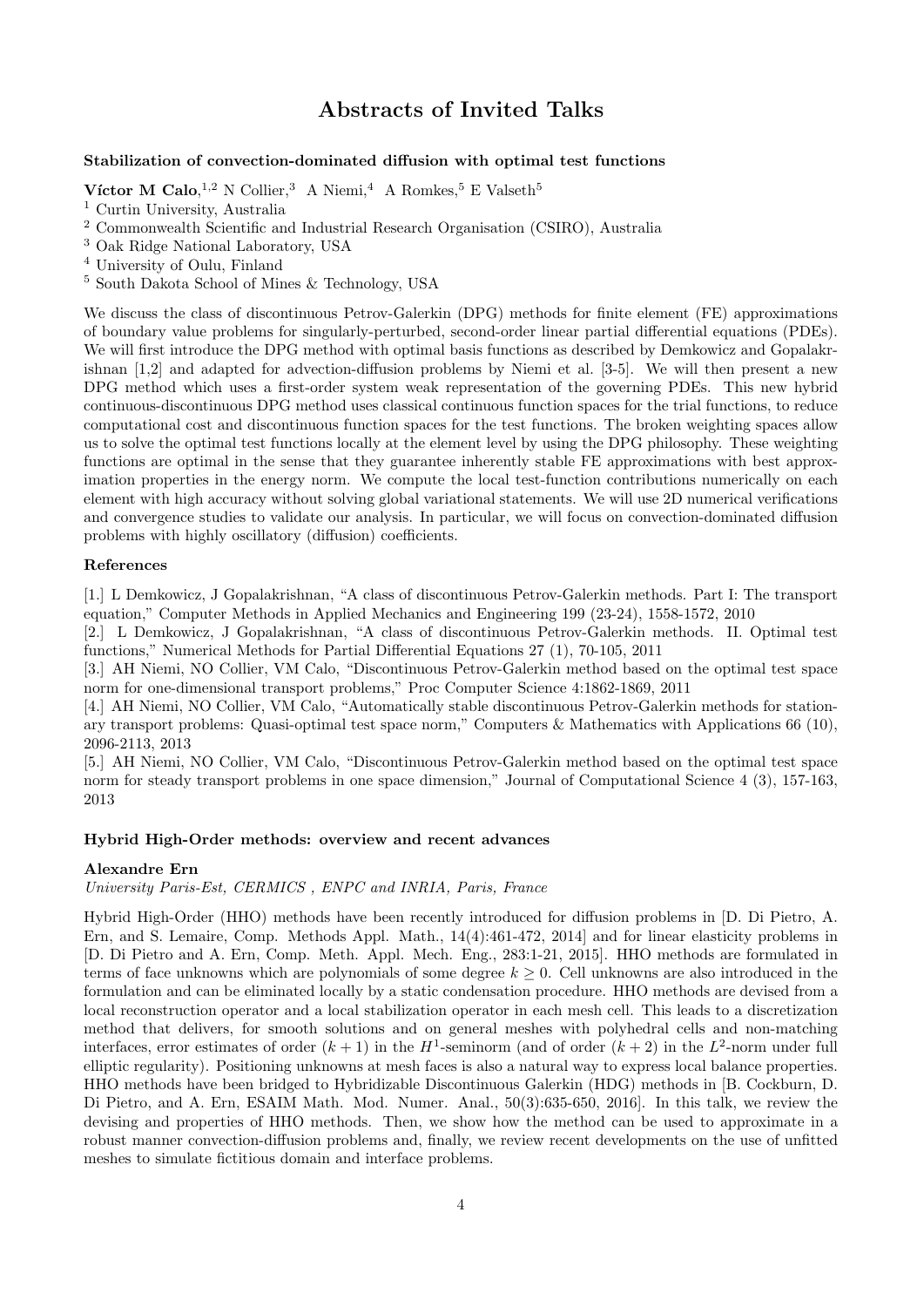#### Interface Layers

#### Emmanuil H. Georgoulis

University of Leicester, UK and National Technical University of Athens, Greece

The study of interface problems is abundant in mathematical modelling and engineering applications. A particular class of interface problems, motivated by models of mass transfer of solutes through semi-permeable membranes and related process is discussed. More specifically, a model problem consisting of a system of semilinear parabolic advection-diffusion-reaction partial differential equations in each compartment, equipped with respective initial and boundary conditions, is considered. Nonlinear interface conditions modelling selective permeability, congestion and partial reflection are applied to the compartment interfaces leading to possibly the presence of steep gradients at the vicinity of the interfaces. An interior penalty dG method is presented for this problem and it is analysed in the space-discrete setting. The a priori analysis shows that the method yields optimal a priori bounds, provided the exact solution is sufficiently smooth. Further, a posteriori error analysis for the challenging case of curved interfaces is also presented by generalising the dG method presented to meshes comprising of general-shaped elements. Numerical experiments indicate agreement with the theoretical bounds and highlight the stability of the numerical method in the advection-dominated regime.

#### Finite Elements for Scalar Convection-Dominated Equations and Incompressible Flow Problems: a Never Ending Story?

Volker John & Julia Novo & Petr Knobloch

Weierstrass Institute for Applied Analysis and Stochastics, Mohrenstr. 39, 10117 Berlin, Germany, and Freie Universität Berlin, Department of Mathematics and Computer Science, Arnimallee 6, 14195 Berlin, Germany

The contents of this talk is twofold. First, important recent results concerning finite element methods for convection-dominated problems and incompressible flow problems are described that illustrate the activities in these topics. Second, a number of, in our opinion, important open problems in these fields are discussed. The exposition concentrates on  $H^1$ -conforming finite elements.

#### MHM Methods for Fluids

#### Frédéric Valentin

LNCC - National Laboratory for Scientific Computing Av. Getulio Vargas, 333 - 25651-075 Petrópolis - RJ, Brazil, and INRIA Sophia Antipolis Méditerranée 2004 Route des Lucioles, 06902 Valbonne, France

This work presents a family of finite element methods for multiscale fluid problems, named Multiscale Hybrid-Mixed (MHM) methods. The MHM method is a consequence of a hybridization procedure at the continuous level which characterizes the unknowns as a direct sum of a "coarse" solution and the solutions to problems with Neumann boundary conditions driven by the multipliers. As a result, the MHM method becomes a strategy that naturally incorporates multiple scales through multiscale basis functions while providing solutions with highorder precision for the primal and dual variables. The completely independent local problems are embedded in the upscaling procedure, and then, computational approximations may be naturally obtained in a parallel computing environment. The numerical analysis for the one- and two-level versions of the MHM method shows that they are optimally convergent and achieve super-convergence for the locally conservative velocity field on general meshes. An underlying multiscale face-based a posteriori estimator is proposed which is locally efficient and reliable in the natural norms. The general framework and recent results are illustrated for the Darcy, Stokes and Brinkman equations, and validated through a large variety of numerical results for highly heterogeneous coefficient problems.

#### References :

[1] C. Harder, D. Paredes and F. Valentin A family of multiscale hybrid-mixed finite element methods for the Darcy equation with rough coefficients. J. Comput. Phys., Vol. 245, pp. 107-130, 2013.

[2] R. Araya, C. Harder, D. Paredes and F. Valentin Multiscale hybrid-mixed method. SIAM J. Numer. Anal., Vol. 51, No. 6, pp. 3505-3531, 2013.

[3] C. Harder, D. Paredes and F. Valentin. On a multiscale hybrid-mixed method for advective-reactive dominated problems with heterogenous coefficients. SIAM Multiscale Model. and Simul., Vol. 13, No. 2, pp. 491–518, 2015.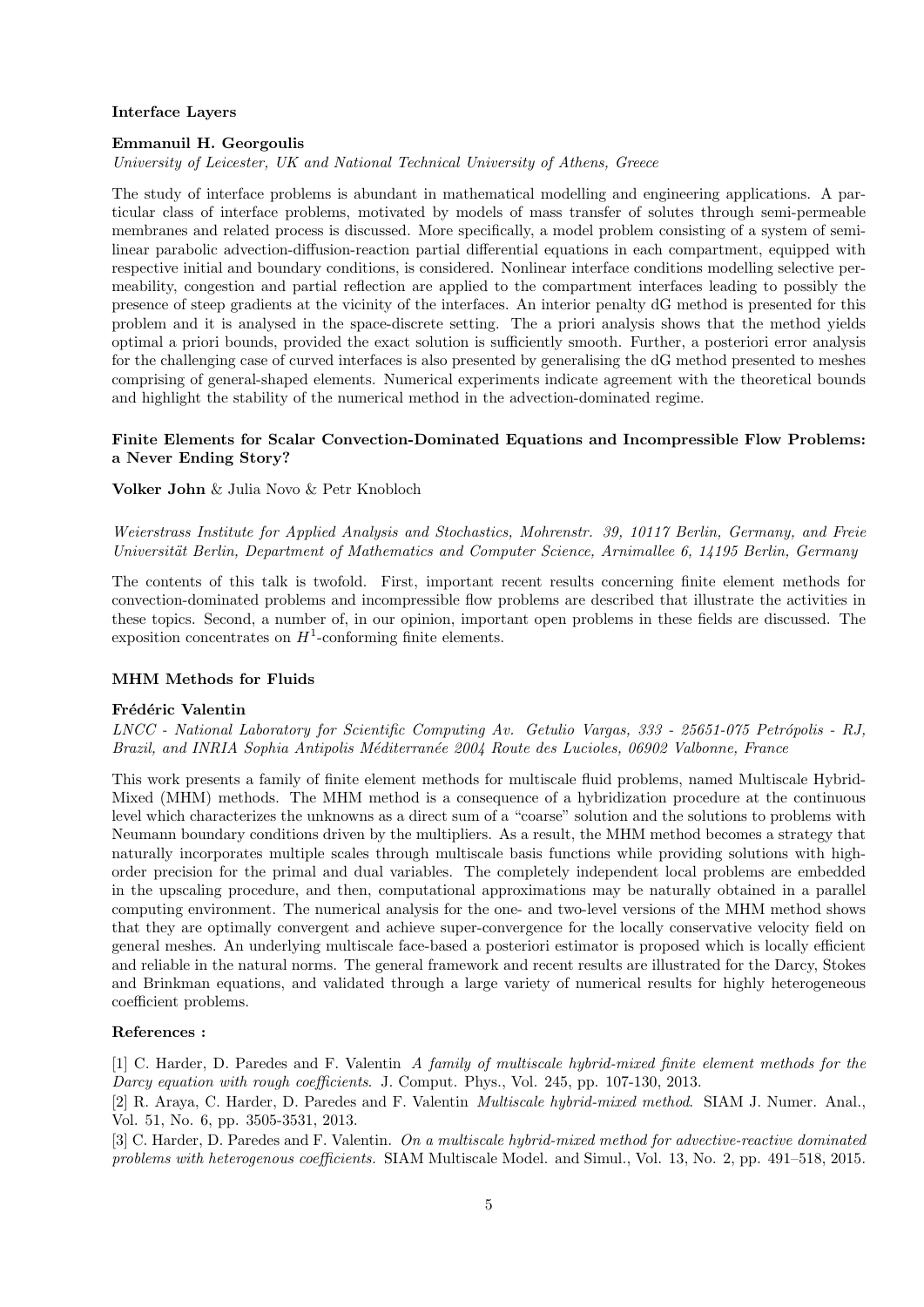[4] C. Harder, A. L. Madureira and F. Valentin. A hybrid-mixed method for elasticity. ESAIM: Math. Model. Num. Anal., Vol. 50, No. 2, pp. 311–336, 2016.

[5] C. Harder and F. Valentin. Foundations of the MHM method. G. R. Barrenechea, F. Brezzi, A. Cangiani, E. H. Georgoulis Eds. Building Bridges: Connections and Challenges in Modern Approaches to Numerical Partial Differential Equations, Springer, Lecture Notes in Computational Science and Engineering, 2016

[6] D. Paredes, F. Valentin, and H. M. Versieux. On the robustness of multiscale hybrid-mixed methods. Math. Comp., Vol. 86, No. 304, pp. 525–548, 2017.

[7] R. Araya, C. Harder, A. Poza and F. Valentin. Multiscale Hybrid-Mixed Method for the Stokes and Brinkman Equations – The Method. Comp. Meth. Appl. Mech. Eng., Vol. 324, pp. 29–53, 2017.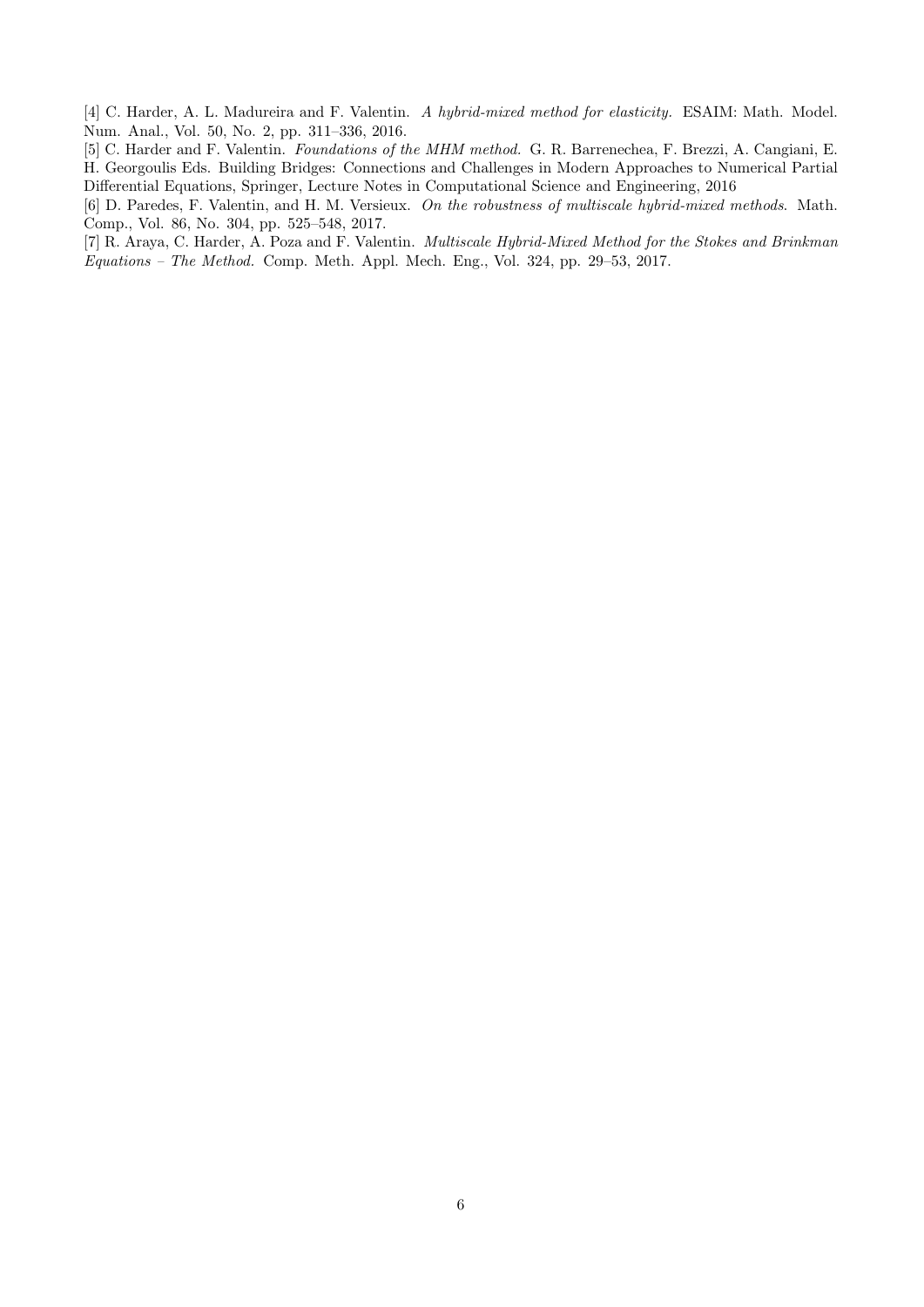# Minisymposia abstracts

Minisymposium M1

Recent advances in finite element methods on anisotropic meshes

> **Organiser** Natalia Kopteva

#### A unified framework for time-dependent singularly perturbed problems with discontinuous Galerkin methods in time

Gunar Matthies & Sebastian Franz (Technische Universität Dresden)

We present a general numerical analysis for a wide class of time-dependent singularly perturbed problems which are discretised in time by discontinuous Galerkin methods. Our analysis is applicable to numerous different spatial operators.

We consider for a bounded Lipschitz domain  $\Omega \subset \mathbb{R}^d$ ,  $d \geq 1$ , and a final time  $T > 0$  the problem

$$
\begin{cases} \partial_t u + Lu = f & \text{in } \Omega \times (0, T), \\ Bu = 0 & \text{on } \partial \Omega \times (0, T), \\ u(0) = u_0 & \text{in } \Omega, \end{cases}
$$

where L is a possibly singularly perturbed differential operator in space, B a boundary operator, and  $u_0$  and initial value in  $Ω$ .

Examples for such problems are

$$
Lu = -\varepsilon \triangle u + b \cdot \nabla u + cu, \quad Bu = u
$$

as a second-order elliptic convection-diffusion problem with homogeneous Dirichlet conditions or

$$
Lu = \varepsilon^2 \triangle^2 u + b \triangle u + cu, \quad Bu = (u, \partial_n u)^T
$$

as a fourth-order problem with homogeneous Dirichlet and Neumann conditions.

Looking at the second-order elliptic convection-diffusion problem, a standard Galerkin FEM with  $Q_p$ -elements on a two-dimensional Bakhvalov–Shishkin mesh with  $N$  cells in each dimension for the spatial approximation and a temporal time discretisation with  $dG(q)$  lead to a convergence rates

$$
||u - U||_{\infty} + \gamma ||u - U||_{Q} \leq C(\tau^{q+1} + N^{-p})
$$

in the case of sufficiently small  $\varepsilon$  where

$$
||v||_{\infty} = \sup_{t \in [0,T]} ||v(t)||_{L^2}
$$
 and  $||v||_Q^2 = \sum_{n=1}^N Q_n [||v||_{1,\varepsilon}^2]$ 

with the  $\varepsilon$ -weighted  $H^1$ -norm and the Gauss-Radau quadrature  $Q_n$  on the *n*-th time interval. It is known that dG time discretisations for non-singularly perturbed problems provide superconvergence results at the endpoints of the time intervals. Thus, we also check the error

$$
||u - U||_{\infty, d} \le C(\tau^{2q+1} + N^{-p})
$$

in the discrete maximum norm in time.

All computations were performed in SOFE, a Matlab/octave-FEM suite initiated by Lars Ludwig.

#### References :

[1] S. Franz and G. Matthies A Unified Framework for Time-Dependent Singularly Perturbed Problems with Discontinuous Galerkin Methods in Time, Math. Comp, 2018, DOI: https://doi.org/10.1090/mcom/3326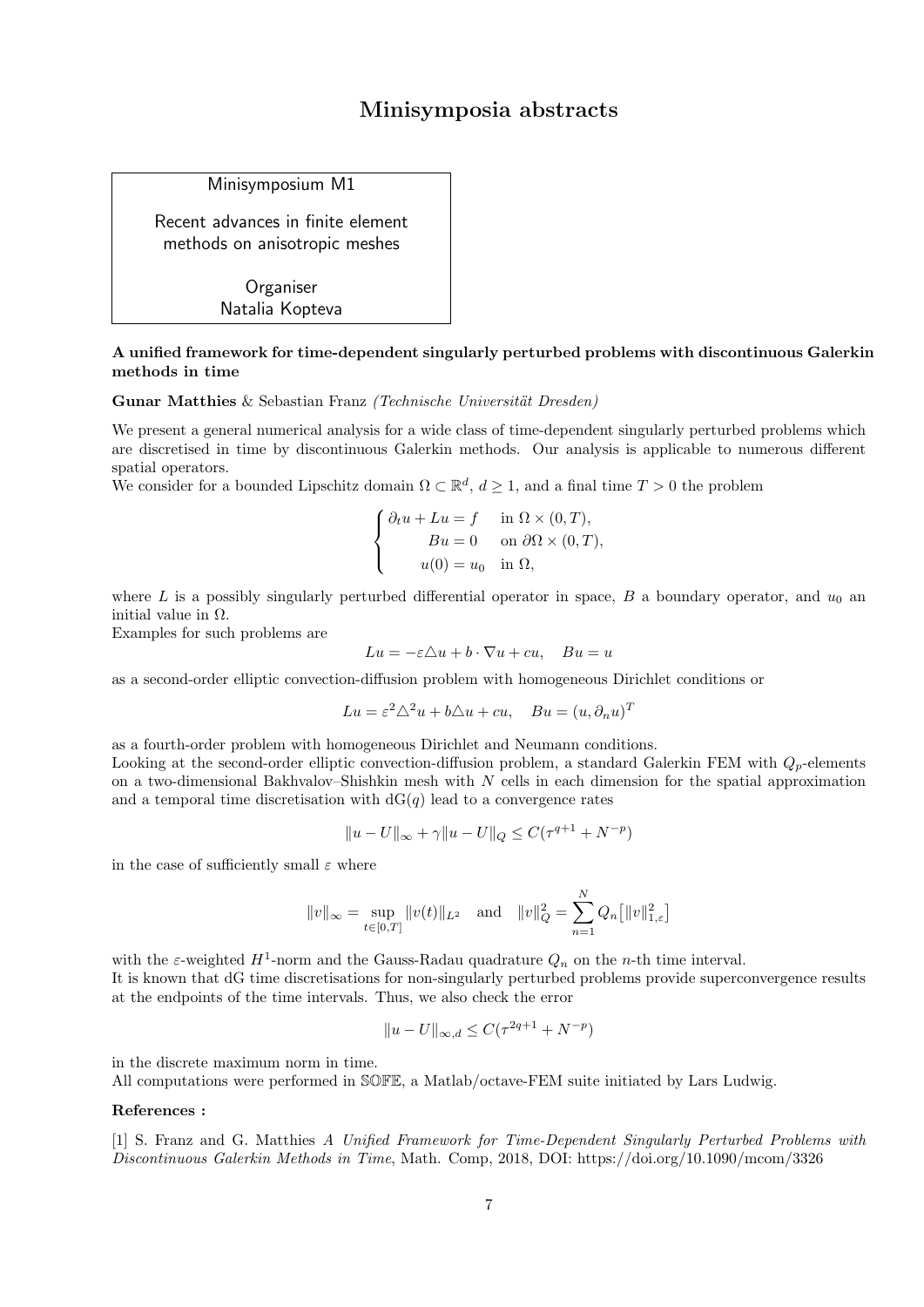#### Supercloseness of edge stabilization on Shishkin rectangular meshes for convection–diffusion problems with exponential layers

#### Martin Stynes & Xiaowei Liu & Jin Zhang (Beijing Computational Science Research Center)

A finite element continuous interior penalty (CIP) method is applied on a Shishkin mesh to solve a singularly perturbed convection-diffusion problem posed on the unit square, whose solution exhibits exponential and corner layers. This method is closely related to one considered in Franz et al. (J. Comput. Math. 2010), where it is proved that  $\|\pi u - u^N\|_{CIP} \leq C(\varepsilon^{1/2}N^{-1} + N^{-3/2})$ , where  $\varepsilon$  is the small diffusion coefficient,  $\pi u$  is a certain projection of the solution u into the finite element space (which comprises piecewise bilinears and piecewise linears on a hybrid rectangular/triangular mesh), N is the number of mesh intervals in each coordinate direction,  $u^N$ is the computed solution, and  $\|\cdot\|_{CIP}$  is a norm that is naturally suited to the method. For our method, this bound will be improved here to  $||u^I - u^N||_{CIP} \leq C(\varepsilon N^{-3/2} + N^{-7/4})$ , where  $u^I$  is the piecewise bilinear nodal interpolant of u on a rectangular mesh. This supercloseness result enables a simple postprocessing of  $u^N$  yielding an improved approximant of u. Furthermore, it will be shown in one dimension that, on a uniform mesh with N subintervals, the inequality  $||w||_{SD} \le CN^{1/4}||w||_{CIP}$  for all piecewise linear w is sharp (here  $||\cdot||_{SD}$  is the streamline diffusion norm), which clarifies the hitherto imprecise relationship between these two norms.

#### On the inf-sup stability of the lowest order Taylor-Hood pair on anisotropic meshes

#### Andreas Wachtel (ITAM, México) & G. R. Barrenechea (University of Strathclyde)

Uniform LBB conditions are desirable to approximate the solution of Navier-Stokes, Oseen, and Stokes equations on anisotropic meshes and to enable anisotropic refinements. This talk will be devoted to present the first proof (to our best knowledge) of the uniform stability the Taylor–Hood pairs  $\mathbb{Q}_2 \times \mathbb{Q}_1$  and  $\mathbb{P}_2 \times \mathbb{P}_1$  on a class of anisotropic meshes. These meshes may contain refined edge and corner patches. To prove this, we generalised Verfürth's trick and recent results by the authors.

Previous results [1,2] were mainly negative, in the sense that there were meshes for which the inf-sup constants degenerate with the aspect ratio. We have then proposed minimal conditions for the lowest order Taylor Hood pair to be uniformly stable with a constant independent of the aspect ratio.

The main ideas of the proof are presented, and also we show some possible extensions and numerical evidence.

#### References :

[1] T. APEL AND H. MAHARAVO RANDRIANARIVONY, Stability of discretizations of the Stokes problem on anisotropic meshes, Math. Comput. Simulation, 61 (2003), pp. 437–447.

[2] D. SCHÖTZAU, C. SCHWAB, AND R. STENBERG, Mixed hp-FEM on anisotropic meshes. II. Hanging nodes and tensor products of boundary layer meshes, Numer. Math., 83 (1999), pp. 667–697.

#### Supercloseness of continuous interior penalty methods on Shishkin triangular meshes and hybrid meshes

#### Jin Zhang (Shandong Normal University) & Xiaowei Liu (Qilu University of Technology (Shandong Academy of Sciences))

In this talk, we will present a new supercloseness result of a continuous interior penalty CIP method on a Shishkin triangular mesh or a Shishkin hybrid mesh consisting of triangles and rectangles. For the CIP method, a variant of Oswald interpolation operator is introduced for a discrete inf-sup stability. This stability and a new cancellation technique enable new supercloseness results for the CIP method: the computed solutions on the triangular mesh and the hybrid mesh are shown to be 3/2 order and 2 order (up to a logarithmic factor) convergent in the new norm to the interpolants of the true solution, respectively. These convergence orders are uniformly valid with respect to the diffusion parameter and imply that for the Shishkin mesh the hybrid mesh is superior to the triangular one.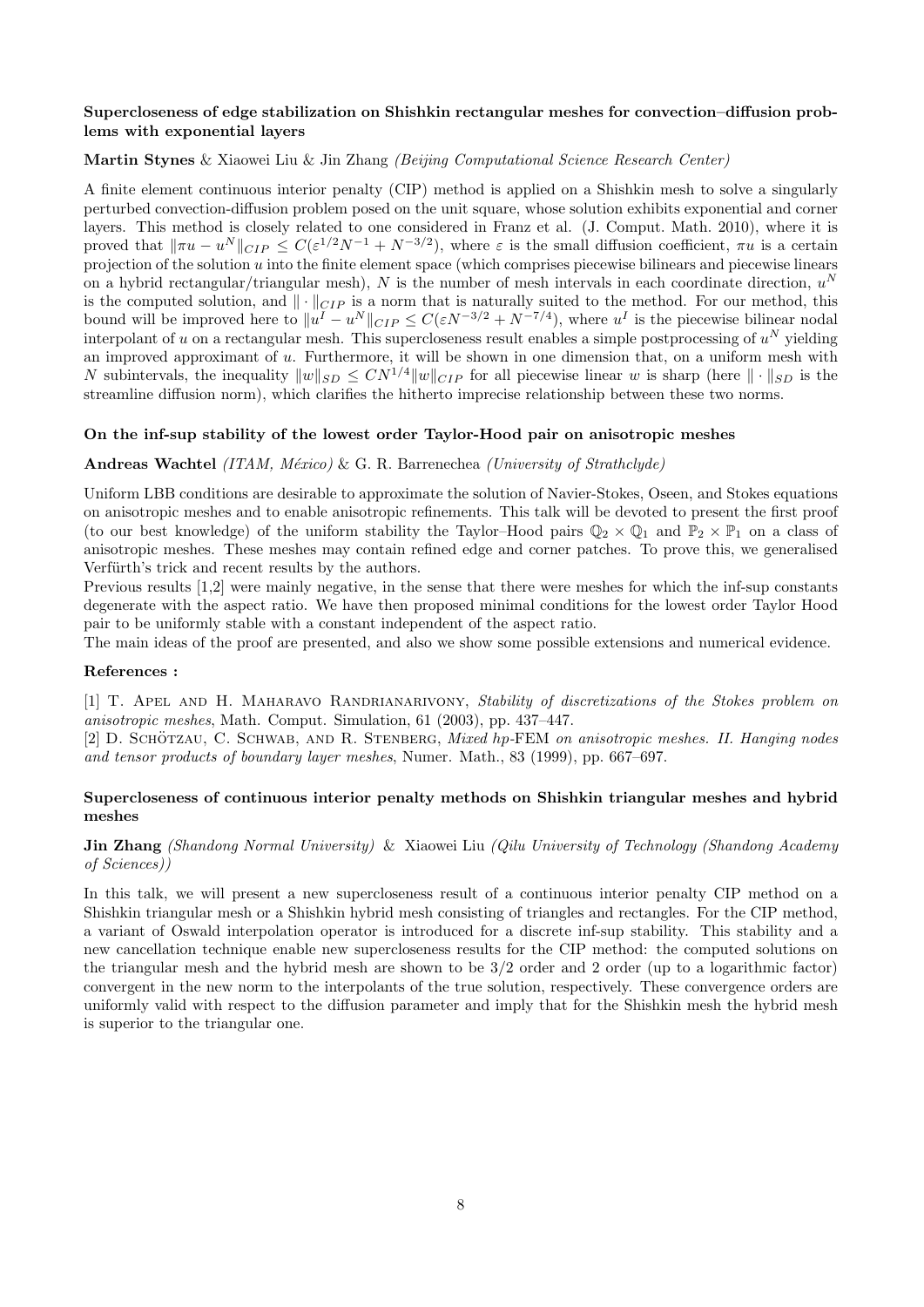

#### On Solving the nonlinear problems arising in algebraic stabilizations of steady-state convectiondiffusion equations

#### Abhinav Jha & Volker John (WIAS, Berlin)

Algebraic stabilizations, also called Algebraic Flux Correction (AFC) schemes, belong to the very few finite element discretizations of steady-state convection-diffusion equations that obey the discrete maximum principle. However, appropriate limiters depend on the solution itself, thus leading to a nonlinear discrete problem. The efficient solution of these nonlinear problems seems currently to be the biggest drawback in the application of these schemes.

In this talk, several methods for solving the nonlinear problems are introduced. The focus is particularly on Newton's method, thereby discussing regularizations of the limiters to obtain differentiable expressions. Two limiters will be considered, the traditional Zalesak (or Zalesak–Kuzmin) limiter and a recently proposed limiter that is linearity preserving. Numerical studies assess the different iterative schemes.

#### A unified analysis of AFC schemes for convection–diffusion equations

#### Petr Knobloch (Charles University, Prague), Gabriel R. Barrenechea & Volker John

This contribution is devoted to the application of algebraic flux correction (AFC) finite element schemes to the numerical solution of scalar steady-state convection–diffusion equations. In contrast to the most finite element stabilization techniques, which are based on variational formulations, the idea of AFC schemes is to modify the algebraic system corresponding to the discrete problem. The basic philosophy of AFC schemes was formulated already in the 1970s. In the last fifteen years, these methods have been intensively developed by Dmitri Kuzmin and his coworkers, see, e.g., [5,6]. An important feature of AFC schemes is the satisfaction of the discrete maximum principle without a pronounced smearing of the layers.

A rigorous analysis of AFC schemes was missing for a long time. In fact, the first contributions to the numerical analysis of AFC schemes were presented only recently in [2,3,4]. The first paper [2] focuses on the solvability of the nonlinear scheme, while [3] presents the first error analysis of AFC schemes. Interestingly, the paper [3] also presented negative results showing that unless some restrictions are imposed on the mesh, the numerical scheme may not converge. Finally, in the paper [4] the discrete maximum principle was established on general meshes and the role of the linearity preservation was studied. This study is also complemented by the work [1], where a link between AFC schemes and a nonlinear edge-based diffusion scheme is presented, and the linearity preservation of the scheme is also studied in detail.

In the present contribution, a general edge-based AFC scheme is considered and the above-mentioned results are presented in a unified way under very general assumptions. In addition, new results on the discrete maximum principle are established. Specific versions of the general AFC scheme corresponding to various methods published in the literature are reviewed and their main properties are stated. Numerical studies compare the different versions of the scheme.

#### References

[1] G.R. Barrenechea, E. Burman, F. Karakatsani, Edge-based nonlinear diffusion for finite element approximations of convection–diffusion equations and its relation to algebraic flux-correction schemes. Numer. Math. 135 (2017), 521–545.

[2] G.R. Barrenechea, V. John, P. Knobloch, Some analytical results for an algebraic flux correction scheme for a steady convection–diffusion equation in one dimension. IMA J. Numer. Anal. 35 (2015), 1729–1756.

[3] G.R. Barrenechea, V. John, P. Knobloch, Analysis of algebraic flux correction schemes. SIAM J. Numer. Anal. 54 (2016), 2427–2451.

[4] G.R. Barrenechea, V. John, P. Knobloch, An algebraic flux correction scheme satisfying the discrete maximum principle and linearity preservation on general meshes. Math. Models Methods Appl. Sci. 27 (2017), 525–548.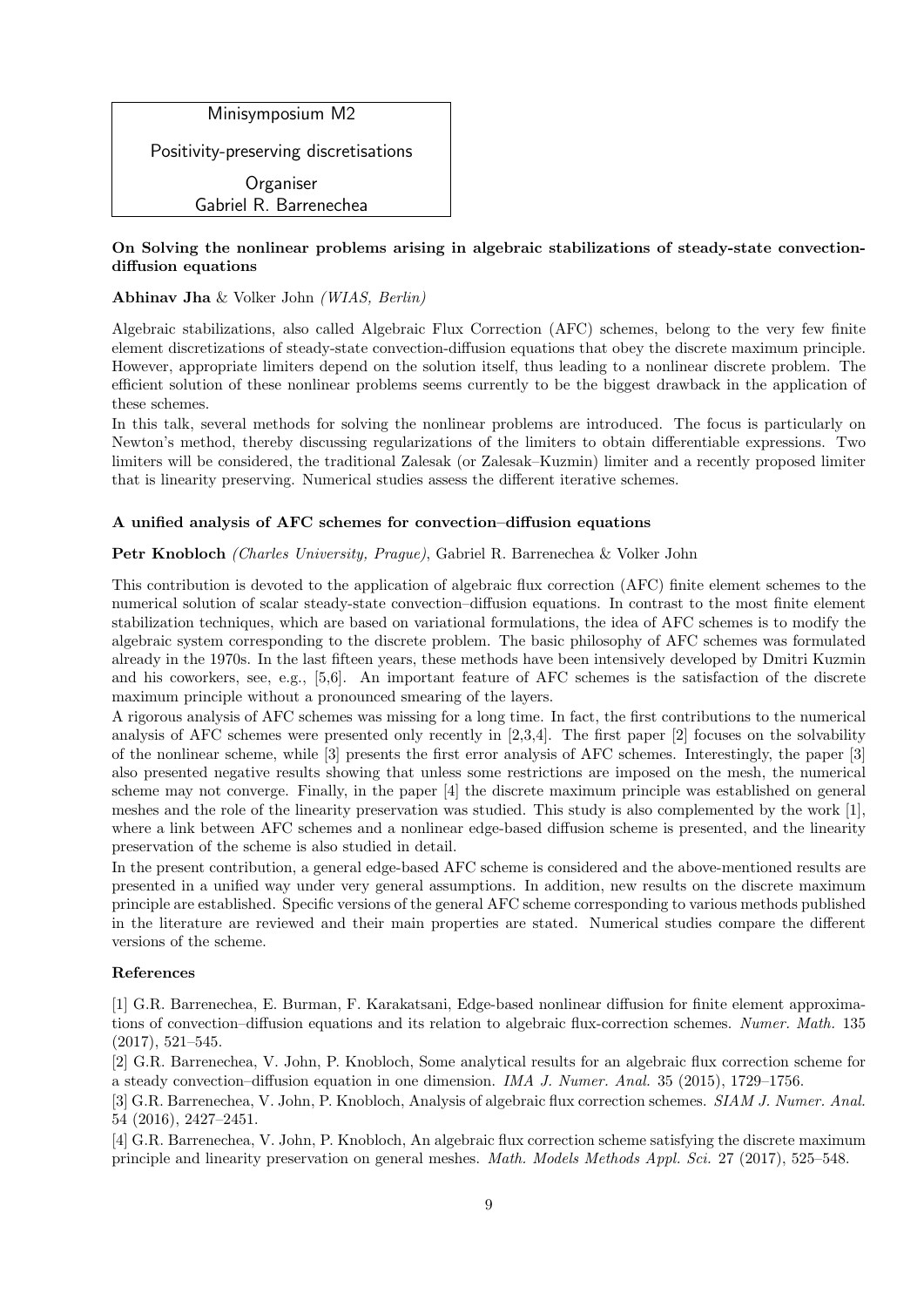[5] D. Kuzmin, Linearity-preserving flux correction and convergence acceleration for constrained Galerkin schemes. J. Comput. Appl. Math. 236 (2012), 2317–2337.

[6] D. Kuzmin, M. Möller, Algebraic flux correction I. Scalar conservation laws. In D. Kuzmin, R. Löhner, S. Turek (eds.), Flux-Corrected Transport. Principles, Algorithms, and Applications, Springer-Verlag, Berlin, 2005, pp. 155–206.

#### Analysis and design of algebraic flux correction schemes for eigenvalue range preserving transport of symmetric tensor fields

Christoph Lohmann & Dmitri Kuzmin (Institute of Applied Mathematics (LS III), TU Dortmund University)

This work extends the algebraic flux correction paradigm [2] to finite element discretizations of conservation laws for symmetric tensor fields. The proposed algorithms are designed to enforce discrete maximum principles and preserve the eigenvalue range of evolving tensors. To that end, a continuous Galerkin approximation is modified by adding a linear artificial diffusion operator and a nonlinear antidiffusive correction. The latter is decomposed into edge-based fluxes and constrained to prevent violations of local bounds for the minimal and maximal eigenvalues. In contrast to the flux-corrected transport (FCT) algorithm developed in [3] and geometric slope limiting techniques for stress tensors [4], the admissible eigenvalue range is defined implicitly and the limited antidiffusive terms are incorporated into the residual of the nonlinear system. In addition to scalar limiters that use a common correction factor for all components of a tensor-valued antidiffusive flux, tensor limiters are designed using spectral decompositions. The new limiter functions are analyzed using tensorial extensions of the theoretical framework developed in [1] for scalar convection-diffusion equations. The proposed methodology is backed by rigorous proofs of eigenvalue range preservation and Lipschitz continuity. Convergence of pseudo time-stepping methods to stationary solutions is demonstrated in numerical studies.

#### References :

[1] G. Barrenechea, V. John and P. Knobloch, Analysis of algebraic flux correction schemes. SIAM J. Numer. Anal. 54 (2016) 2427–2451.

[2] D. Kuzmin, Algebraic flux correction I. Scalar conservation laws. In: D. Kuzmin, R. Löhner and S. Turek (eds.) Flux-Corrected Transport: Principles, Algorithms, and Applications. Springer, 2nd edition: 145–192 (2012).

[3] C. Lohmann, Flux-corrected transport algorithms preserving the eigenvalue range of symmetric tensor quantities. J. Comput. Phys. 350 (2017) 907–926.

[4] S.K Sambasivan, M.J. Shashkov and D.E. Burton, Exploration of new limiter schemes for stress tensors in Lagrangian and ALE hydrocodes. Computers  $\mathcal B$  Fluids 83 (2013) 98-114.

#### High order algebraic flux correction algorithms based on Bernstein-Bezier finite elements for nonlinear hyperbolic systems

Sibusiso Mabuza, John N. Shadid (Sandia National Laboratories), Dmitri Kuzmin & Christoph Lohmann (TU Dortmund University)

An arbitrarily high order algebraic flux correction scheme is proposed for nonlinear hyperbolic systems and highly coupled problems. We make use of the Bernstein-Bezier finite elements to discretize the problem in space. The positivity and partition of unity properties of the Bernstein basis makes them appealing for problems that require positivity preservation. We consider a stabilization approach in which low order diffusion is added to the semidiscrete for of the problem. The result is a semi-discrete form which satisfies the system LED condition. Then element based nodal variational limiters are introduced to make the scheme high resolution. To deal with phase errors, we add background high order dissipation such as SUPG. The stabilized semi-discrete scheme can then be discretized in time using various time integrators. Numerical studies are done to illustrate the performance of the scheme with various scalar problems and with shock hydrodynamics problems.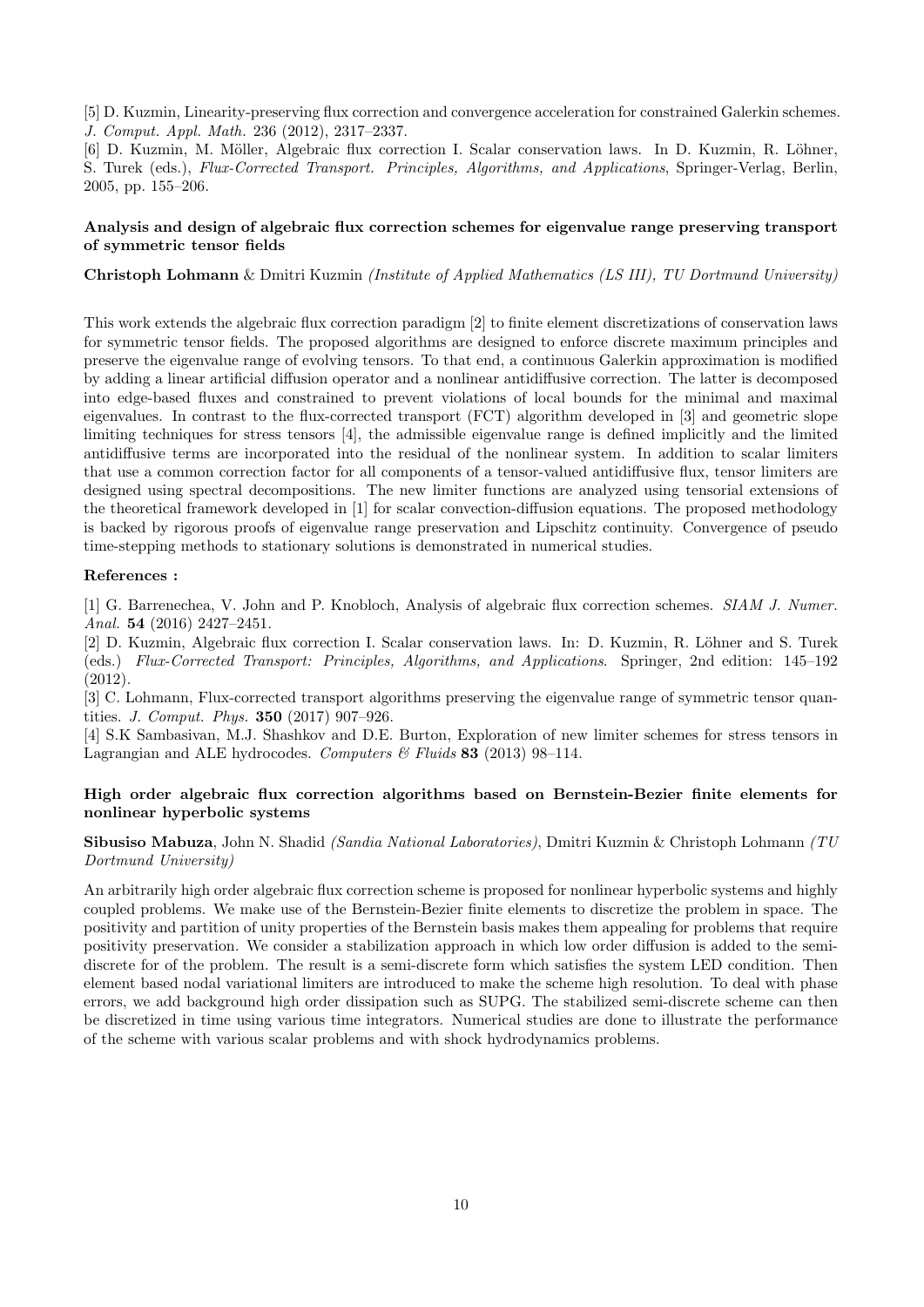# Abstracts of Contributed Talks

#### A posteriori error estimates for the Stokes problem with singular sources

Alejandro Allendes, E. Otárola ( Departamento de Matemática, Universidad Técnica Federico Santa María, Chile) & A. J. Salgado (Department of Mathematics, University of Tennessee, Knoxville, USA)

Based on [1], where the authors provide a well-posedness result for the Stokes problem in weighted Sobolev spaces over nonconvex, Lipschitz polytopes, we develop in [2], a posteriori error estimators for classical low–order inf– sup stable and stabilized finite element approximations of the Stokes problem with singular sources in two and three dimensions. The designed error estimators are proven to be reliable and locally efficient. On the basis of these estimators we design a simple adaptive strategy that yields optimal rates of convergence for the numerical examples that we perform.

#### References :

[1] E. Otárola and A. J. Salgado, *The Poisson and Stokes problems in nonconvex, Lipschitz polytopes*, arXiv:1711.08542, 2017.

[2] A. Allendes, E. Otárola and A. J. Salgado, A posteriori error estimates for the Stokes problem with singular sources, preprint, 2018.

#### Patch-wise local projection stabilized FEM for the Oseen problem

Rahul Biswas (Indian Institute Of Science), Thirupathi Gudi(Indian Institute Of Science) & Asha K. Dond (Indian Institute Of Science)

In the finite element approximation of the Oseen problem, one needs to handle two main obstacles: the lack of stability due to convection dominance, and incompatibility of the velocity and pressure approximation finite element spaces. These obstacles can be handled with an edge patch-wise local projection (EPLP) stabilization technique. This article analyses the EPLP stabilized nonconforming finite element methods for the Oseen problem. The lowest-order Crouzeix-Raviart (CR) nonconforming finite element space is considered for approximating velocity, whereas for the approximating pressure the piecewise constant space and CR finite element space are considered. The proposed discrete weak formulation is a linear combination of the standard Galerkin method, EPLP stabilization and weakly imposed boundary condition using Nitsche's technique. The resulting bilinear form satisfies the inf-sup condition with respect to EPLP norm, which leads to the well-posedness of the discrete problem. A priori error analysis assures the optimal convergence in both approximation cases, that is, order one in piecewise constant approximation to pressure case and 3/2 in CR-finite element approximation.

#### References :

[1] M. Braack and E. Burman. Local projection stabilization for the Oseen problem and its interpretation as a variational multiscale method. SIAM J. Numer. Anal., 43: 2544-2566, 2006.

[2] E. Burman. A unified analysis for conforming and nonconforming stabilized finite element methods using interior penalty. SIAM J. Numer. Anal., 43:2012–2033, 2005.

[3] E. Burman and P. Hansbo. Stabilized Crouzeix-Raviart element for the Darcy-Stokes problem, Numer. Methods Partial Differential Equations, 21:986-997, 2005.

[4] E. Burman and P. Hansbo, A stabilized non-conforming finite element method for incompressible flow, Comput. Methods Appl. Mech. Engrg., 195:23-24, 2006.

[5] A. K. Dond and T. Gudi, Patch-wise local projection stabilized finite element methods for convection-diffusion problem. (communicated).

[6] P. Knobloch and L. Tobiska, Improved stability and error analysis for a class of local projection stabilizations applied to the Oseen problem, Numer. Methods Partial Differential Equations, 29:206–225, 2013.

[7] D. A. Di Pietro and A. Ern. The mathematical aspects of discontinuous Galerkin methods. Springer-Verlag, Berlin, 2012.

[8] P. Knobloch. A generalization of the local projection stabilization for convection-diffusion-reaction equations. SIAM J. Numer. Anal., 48:659–680, 2010.

[9] L. Tobiska. Finite element methods of streamline diffusion type for the Navier-Stokes equations. Numerical methods (Miskolc), 59:259–266, 1990.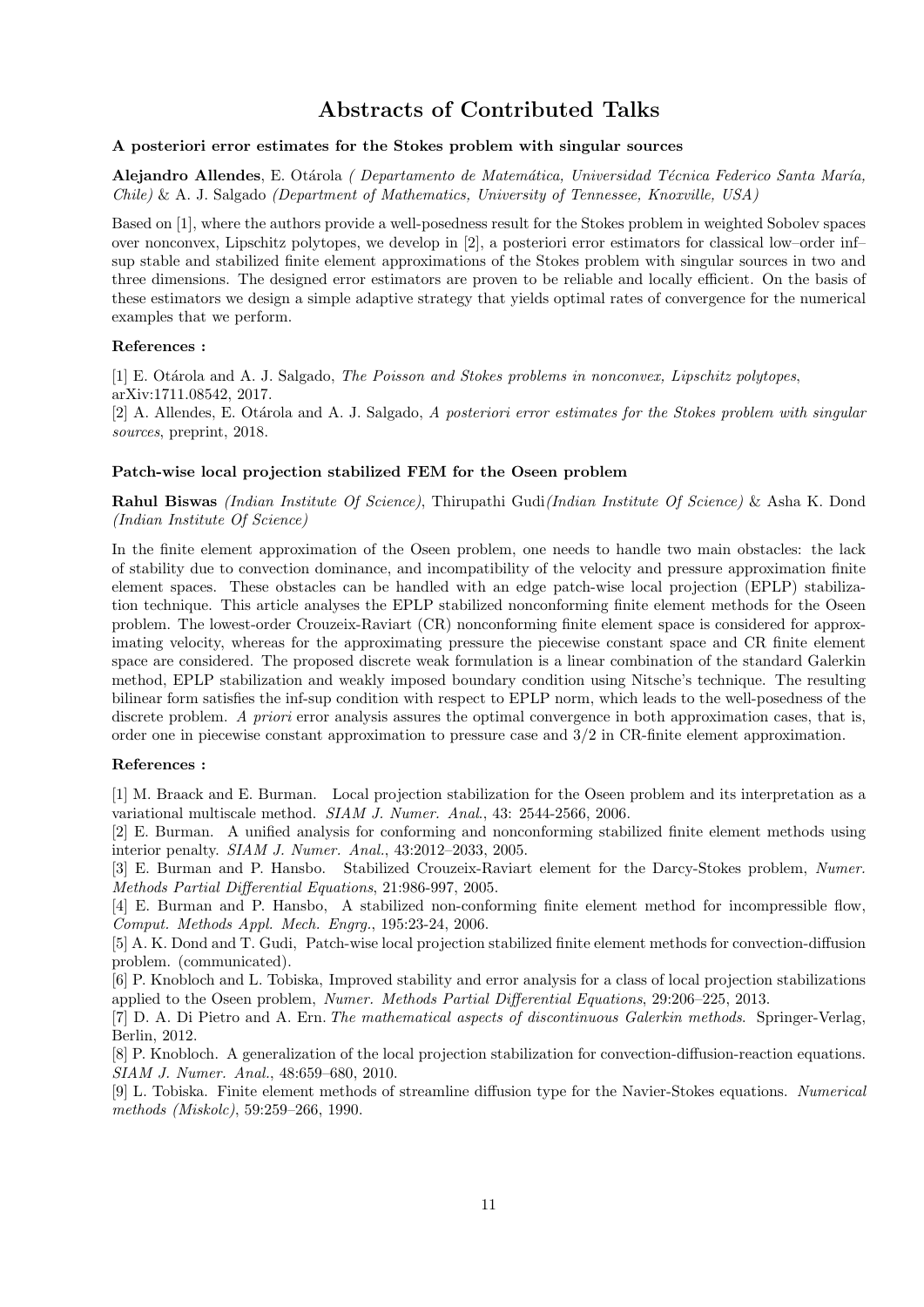#### Goal-oriented error control for stabilized approximations of convection-dominated problems

Marius Paul Bruchhäuser & Markus Bause (Helmut Schmidt University, Faculty of Mechanical Engineering, Holstenhofweg 85, 22043 Hamburg, Germany)

The efficient and reliable approximation of nonstationary convection-diffusion-reaction problems

<span id="page-12-0"></span>
$$
\partial_t u + \mathbf{b} \cdot \nabla u - \nabla \cdot (\varepsilon \nabla u) + \alpha u = f \tag{1}
$$

with small diffusion  $0 < \varepsilon \ll 1$  remains to be a challenging task. The solutions of convection-dominated transport problems are typically characterized by the occurence of sharp moving fronts and interior or boundary layers. For their numerical approximation stabilized methods like the SUPG approach are used. A further and widespread technique to capture singular phenomena and sharp profiles is the application of adaptive mesh refinement based on a posteriori error control mechanism. Even though it seems to be natural to combine stabilized finite element methods with adaptive error control mechanisms to further enhance the approximation quality, this combination has been studied rarely so far in the literature. Existing a posteriori error analyses are either typically based on error norms that are non natural for the stabilized scheme or they are not robust with respect to the small diffusion parameter. Here we combine stabilized finite element methods with an a posteriori error control mechanism based on a dual weighted residual approach [1]. The dual weighted error estimator assesses the discretization error with respect to a given goal quantity of physical interest on a single mesh cell. In contrast to former works on goal-oriented error control for transport problems, we solve the stabilized dual problem by a higher order approach. Avoiding interpolation techniques like in other works is done in order to improve the quality of the numerical approximation and error control in particular in the sensitive regions, where the application of interpolation techniques is expected to be highly defective.

The derivation of our goal-oriented error control for SUPG stabilized approximations of Eq. [\(1\)](#page-12-0) is presented. Moreover, its numerical performance properties are studied and illustrated for benchmark problems of convectiondominated transport; cf. [3,5,4]. New concepts for the efficient higher order approximation of the dual problem are addressed further; cf. [2].

#### References :

[1] W. Bangerth, R. Rannacher, Adaptive Finite Element Methods for Differential Equations, Birkhäuser, Basel, 2003.

[2] M. Bause, U. Köcher, F. A. Radu, F. Schieweck, *Post-processed Galerkin approximation of improved order* for wave equations, submitted, 2018, arXiv:1803.03005v1.

[3] M. P. Bruchhäuser, K. Schwegler, M. Bause, Numerical study of goal-oriented error control for stabilized finite element methods, Lecture Notes in Computational Science and Engineering, submitted, 2018, arXiv:1803.10643. [4] U. Köcher, M. P. Bruchhäuser, M. Bause, *Efficient and scaleable data structures and algorithms for goal*oriented adaptivity of space–time FEM codes, in progress, 1–6 (2018).

[5] K. Schwegler, M. P. Bruchhäuser, M. Bause, *Goal-oriented a posteriori error control for nonstationary* convection-dominated transport problems, submitted, 2018, arXiv:1601.06544v2.

#### A Hybrid High–Order method for flows and passive transport in fractured porous media

Florent Chave & Daniele A. Di Pietro (University of Montpellier (IMAG), France) & Luca Formaggia (Politecnico di Milano (MOX), Italy)

We consider a hybrid dimensional model for the simulation of Darcy flows in fractured porous media, in which the fracture is considered as an hyperplan that cross our domain of interest. Coupling conditions are derived using an averaging process, that relate jumps and averages of normal component of the bulk flux and bulk pressure with the averaged fracture pressure, and allow discontinuity of unknowns across the fracture (see [1] for further informations about the derivation). Then, we propose a new hybrid dimensional model for the simulation of passive transport in fractured porous media, where the novel coupling equations mimic at the discrete level the property that the advection terms do not contribute to the energy balance. This choice enables us to handle the case where the concentration of the solute jumps across the fracture.

Concerning the space discretization, we focus here on the Hybrid High–Order method, that has several assets (i) it supports fairly general meshes possibly containing polygonal elements and nonmatching interfaces; (ii) it allows arbitrary approximation orders; (iii) it is locally conservative; (iv) the robustness with respect to the heterogeneity and anisotropy of the permeability coefficients. For the version of the method corresponding to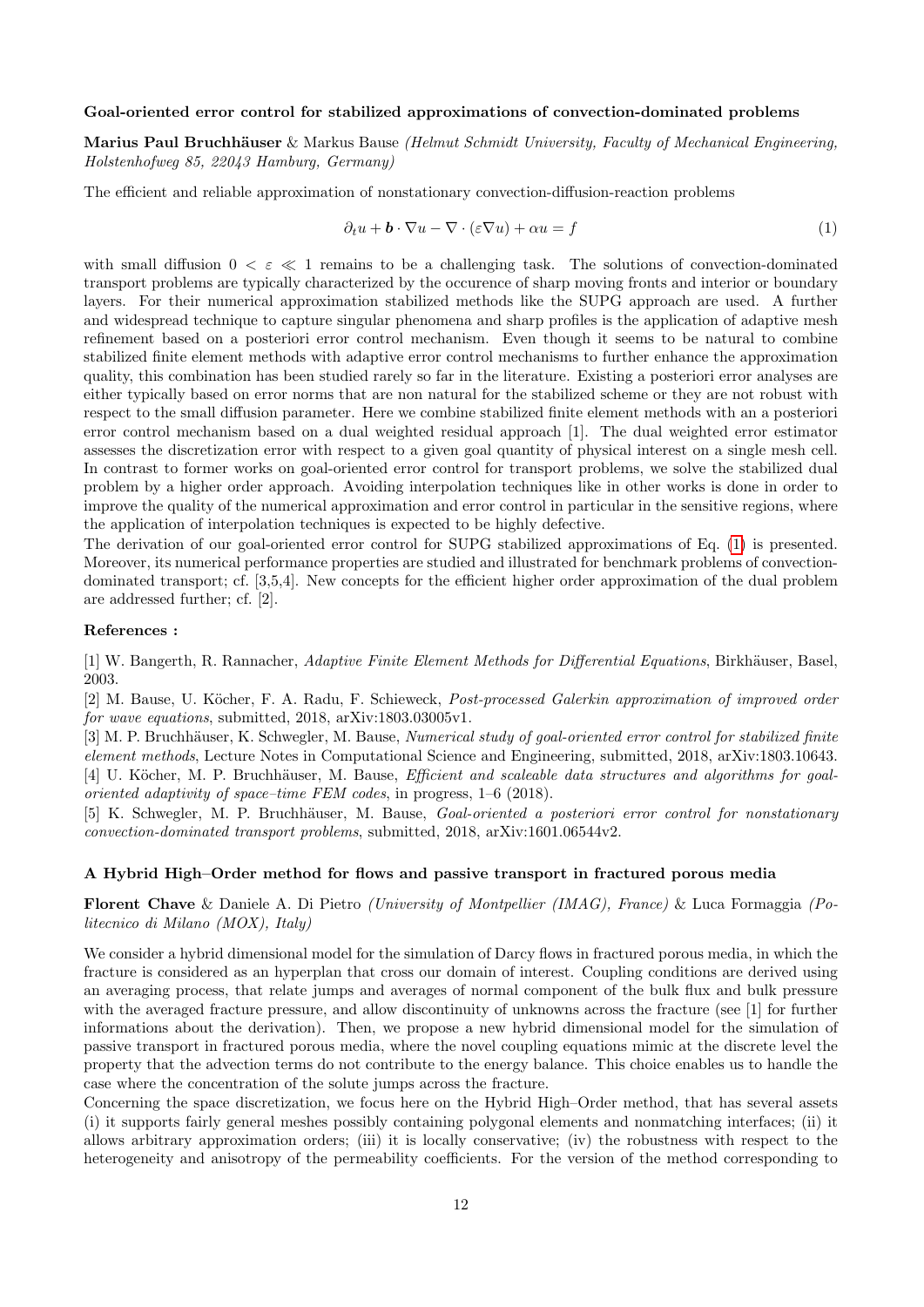a polynomial degree  $k \geq 0$ , we prove in [2] convergence in  $h^{k+1}$  of the discretization error measured in an energy-like norm.

#### References :

[1] V. Martin, J. Jaffré, and J. E. Roberts. "Modeling fractures and barriers as interfaces for flow in porous media". In SIAM J. Matrix Analysis and Applications 26.5 (2005), pp. 1667–1691.

[2] F Chave, D. A. Di Pietro, and L. Formaggia. "A Hybrid High-Order method for Darcy flows in fractured porous media". In SIAM J. Sci. Comput., 2018, 40(2):A1063–A1094.

#### Numerical simulation on a fixed mesh of a fluid-structure interaction system with a structure given by a finite number of parameters

Guillaume Delay & Michel Fournié (Institut de Mathématiques de Toulouse, UMR CNRS 5219, Université Paul Sabatier, 118 route de Narbonne, 31062 Toulouse, France)

We are dealing with the numerical simulation of a 2D fluid–structure interaction problem. The fluid is represented by the incompressible Navier–Stokes equations and the deformable structure depends on a finite number of parameters. The interaction model is original and has been studied in Delay (2018).

The numerical simulations are realized with a fictitious domain method based on a finite element approximation (CutFEM), see Fournie and al. (2017). The considered mesh is fixed and covers the fluid and the structure domains. The structure is localized by a level–set method.

In the present work, we consider two parameters that give the position of the interface between the fluid and the structure. This interface is approached by a set of points used to update the level–set. This crucial point will be detailed in the presentation. The time evolution is computed with a partitioned approach, the structure is updated first and then the state of the fluid is computed.

This work is a part of a wider study whose goal is to stabilize the fluid around a reference flow, see Delay (2018). In that context, the interface between the fluid and the structure plays a significant role.

#### References :

[1] DELAY G.: Étude d'un problème d'interaction fluide–structure: Modélisation, Analyse, Stabilisation et Simulation numérique. PhD studies, Université Paul Sabatier, Toulouse, (2018).

[2] FOURNIÉ M. AND LOZINSKI A.: Stability and Optimal Convergence of Unfitted Extended Finite Element Methods with Lagrange Multipliers for the Stokes Equations. Geometrically Unfitted Finite Element Methods and Applications, Springer International Publishing, pages 143–182, (2017).

#### hp-version discontinuous Galerkin methods on polygonal and polyhedral meshes

#### Zhaonan Dong & Andrea Cangiani & Emmanuil Georgoulis (Department of Mathematics, University of Leicester)

In this talk, we will first review the recently developed hp-version symmetric interior penalty discontinuous Galerkin (dG) finite element method for the numerical approximation of PDEs on general computational meshes consisting of polygonal/polyhedral (polytopic) elements. The key feature of the proposed dG method is that the stability and hp-version a-priori error bound are derived based on the specific choice of the interior penalty parameters which allows for edges/faces degeneration. Moreover, under certain practical mesh assumptions, the proposed dG method was proven to be available to incorporate very general polygonal/polyhedral elements with an *arbitrary* number of faces. Because of utilising general shaped elements, the dG method shows a great flexibility in designing an adaptive algorithm by refining or coarsening general polytopic elements. Especially for solving the convection-dominated problems on which boundary and interior layers may appear and need a lot of degrees of freedom to resolve. In the second part of this talk, we will show the a-posteriori error analysis for the dG method. A series of numerical experiments are presented to demonstrate the performance of the proposed dG method on general polygonal/polyhedral meshes.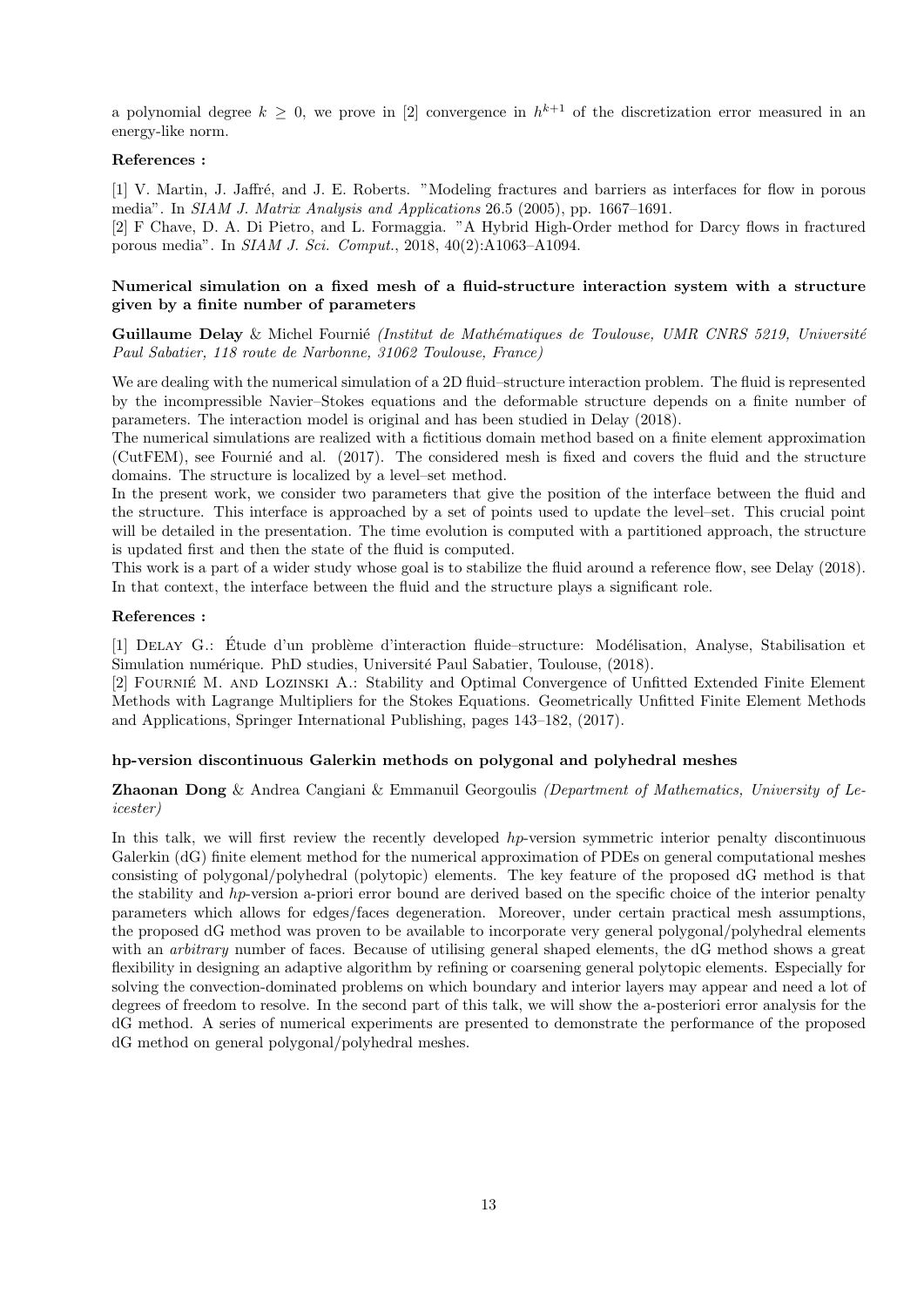#### Optimizing reduced basis methods for cost-effective computational aerodynamics

#### Marco Fossati & Gaetano Pascarella (University of Strathclyde)

This talk will address the optimization of Reduced Basis Methods based on Proper Orthogonal Decomposition and their application to a series of applied aerodynamic problems over three-dimensional geometries. Centroidal Voronoi tessellation, leave-one-out cross validation, proper orthogonal decomposition, and multidimensional interpolation are integrated to define a reduced-order modeling approach for the parametric evaluation of steady aerodynamic loads. The proper orthogonal decomposition-based methodology allows reducing the number of degrees of freedom of the problem while maintaining good accuracy for the solution of complex three-dimensional viscous turbulent flows. As a result, it yields fairly accurate solutions at a fraction of the time required by standard computational fluid dynamics approaches. The focus will be on the ability to perform cost-effective analyses (steady and time-varying) for aerodynamic design. Interest will be on transonic regimes and multiphysics applications.

#### References :

[1] G. Pascarella, G. Barrenechea, M. Fossati, Reconstruction and Physical Insight of Complex Un- steady Flows through Reduced Order Modeling, 7th European Conference on Computational Fluid Dynamics, Glasgow June 2018.

[2] Z. Zhan, W.G. Habashi, M. Fossati, Real-Time Regional Jet Comprehensive Aero-Icing Analysis via Reduced-Order Modeling, AIAA Journal, Vol. 54(12), pp. 3787-3802. DOI: 10.2514/1.J055013, 2017.

[3] Noack BR. From snapshots to modal expansions - bridging low residuals and pure frequencies. Journal of Fluid Mechanics. 2016; 802:1-4.

[4] Sieber M, Paschereit CO, Oberleithner K. Spectral proper orthogonal decomposition. Journal of Fluid Mechanics. 2016 Apr;792:798-828.

[5] M. Fossati, Evaluation of Aerodynamic Loads via Reduced Order Methodology, AIAA Journal, Vol. 53(8), pp. 2389-2405. DOI: 10.2514/1.J053755, 2015

[6] Cazemier W, Verstappen RW, Veldman AE. Proper orthogonal decomposition and low-dimensional models for driven cavity flows. Physics of fluids. 1998 Jul;10(7):1685-99.

#### A projection method with grad-div stabilization for the time-dependent Navier-Stokes equations

**Bosco García-Archilla** (Universidad de Sevilla) & Javier de Frutos (Universidad de Valladolid) & Julia Novo (Universidad Autónoma de Madrid)

We study fully discrete approximations to the time-dependent Navier–Stokes equations by means of inf-sup stable mixed finite elements with standard grad-div stabilization and the Euler incremental projection method in time. It is well-known that for high Reynolds numbers, splitting methods like the one we study here are computationally more efficient than coupled methods, and competitive in accuracy. We prove error bounds where the constants do not depend on negative powers of the viscosity. For the velocity, we show that the decay rate of the error in the mesh diameter is k in  $L^{\infty}(0,T,L^2)$  ((0,T] being the time interval where the numerical approximations are obtained) if piecewise polynomials of degree  $k$  are used (assuming enough regularity of the solution). For the pressure, the same rate of decay is obtained for errors in the  $L^2(0,T,L^2)$  if piecewise polynomials of degree k are used. In the above mentioned norms the errors decay linearly with the time step size. The proofs are based on consistency plus (nonlinear) stability arguments. We present numerical experiments that confirm both the orders of convergence and the independence of the viscosity of our error bounds.

#### Mixed finite element approximations based on  $hp$ -adaptive quarter-point meshes for some singular elliptic problems

#### **Sônia M. Gomes** & Philippe R. B. Devloo & Omar Durán & Agnaldo M. Farias & Denise de Siqueira (IMECC-Universidade Estadual de Campinas, SP, Brazil)

Singularities in the solution of elliptic problems in bounded domains may occur, for instance, due to the presence of re-entrant boundary corners or of abrupt change in boundary conditions. Different techniques have been proposed as a remedy for the poor convergence results of standard finite element methods of such low regularity behavior, as the addition of special functions to the approximation space, or the use of anisotropic and/or adaptive meshes. The proposed method incorporates these aspects in some extent. Precisely, the purpose is to apply the mixed finite element method based on approximations given by quarter point elements in the vicinity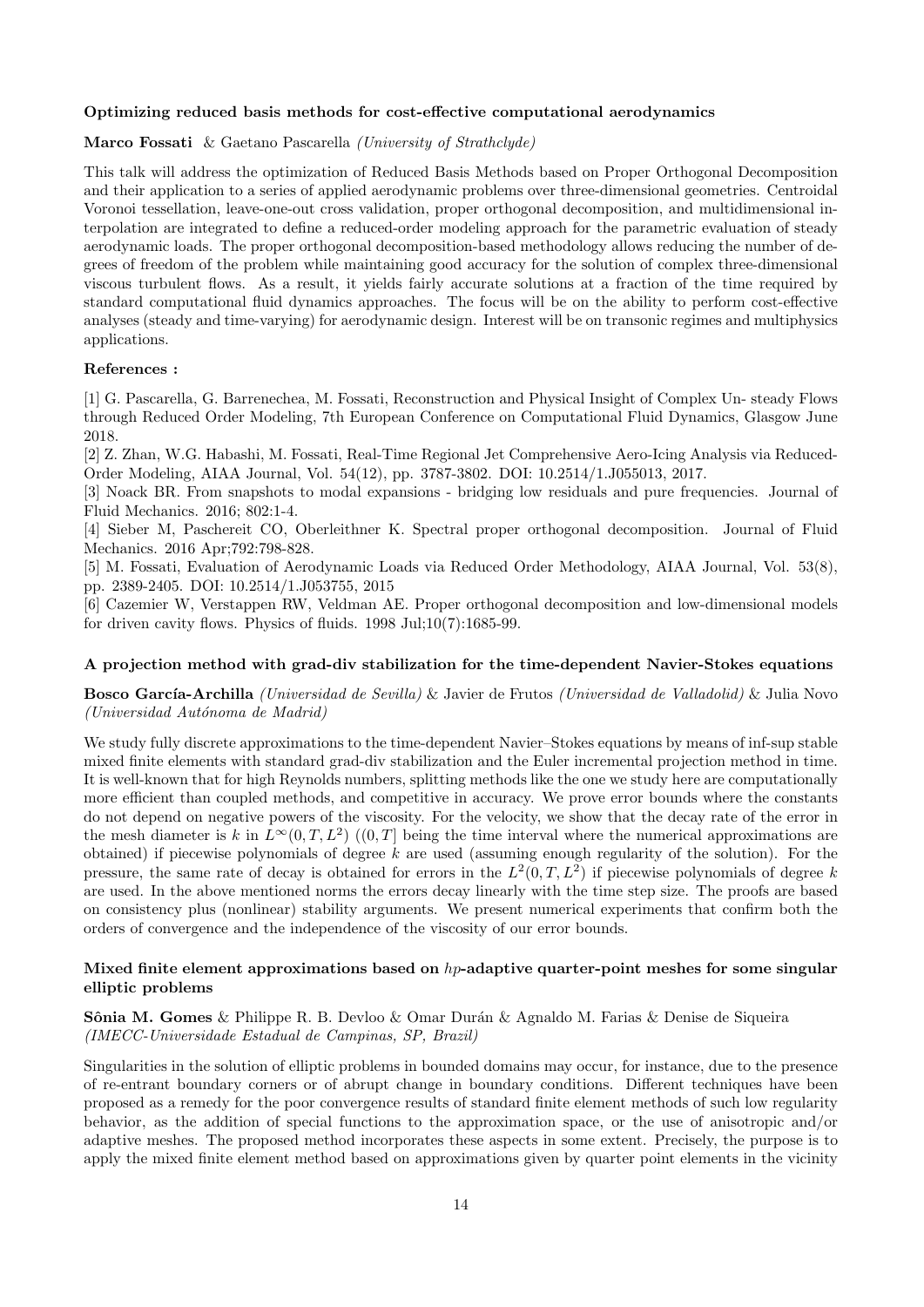of the singularity. The refinement of quarter-point meshes gives curved anisotropic elements, the shape functions inheriting the singular behavior of the geometric map. These singular elements are widely used in typical elasticity formulations for fracture mechanics applications, where a square root singularity is representative for modeling the state of tension around a fracture, with significant accuracy improvement of the numerical solutions. As far as we understand, the use of quarter-point elements in mixed formulations has not been explored in the literature. In such context, the assembly of the required  $H(\text{div})$ -conforming approximations shall be described, for h and hprefinements of the corresponding curved meshes. Numerical results shall be presented, demonstrating a superior effectiveness of the technique based on quarter point geometry for convergence acceleration of approximate singular solutions, when confronted with usual affine finite elements.

#### Parameter-uniform global accuracy for singularly perturbed parabolic problems with incompatible boundary-initial data

#### **José Luis Gracia** (IUMA and University of Zaragoza, Spain) & E. O'Riordan (Dublin City University, Ireland)

This is a companion talk to the presentation Singularly perturbed reaction-diffusion problems with incompatible boundary-initial data by the same authors. Here we focus on the numerical performance of the method. The solutions of some test problems, involving singularly perturbed parabolic equations of reaction-diffusion type with incompatible initial and boundary data, are approximated using a combination of a numerical method and particular analytical functions. The solution  $u$  of these test examples is split into the sum of two components  $u = s + y$ . The discontinuous function s is appropriately designed in order to match the incompatibility between the initial and boundary data, while the function  $y$  is the solution of a singularly perturbed problem with a nonsmooth inhomogenous term, but which has compatible boundary-initial data. Numerical approximations to this component y are generated from a standard finite difference operator defined on a priori mesh of Shishkin type. For each of the selected test problems, the parameter-uniform global convergence of the numerical approximations is discussed.

#### Towards a numerical solution of the Hemker problem

#### Alan F. Hegarty (University of Limerick, Ireland) & E. O'Riordan (Dublin City University, Ireland)

In this talk we examine a modified version of the Hemker problem (P. W. Hemker, A singularly perturbed model problem for numerical computation, J. Comp. Appl. Math, 76, 1996, 277–285), which we redefine as the following particular problem: Find  $u$  such that

$$
-\varepsilon \triangle u + u_x = 0, \quad \text{in} \quad \Omega := \{(x, y) | 1 < x^2 + y^2 < 4\};
$$
\n
$$
u = 0, \quad \text{on } \{(x, y) | x^2 + y^2 = 4\}; \qquad u = 1, \quad \text{on } \{(x, y) | x^2 + y^2 = 1\}.
$$

The original problem is in an infinite domain around the unit circle and has an exact solution.

The solution of our problem will have a regular boundary layer to the left of the unit circle and internal characteristic layers emanating from the characteristic points  $(0, \pm 1)$ . Asymptotic information about the nature and scale of the layers in the vicinity of the characteristic points is incorporated into the overall design of the numerical algorithm and in the construction of various piecewise-uniform Shishkin meshes.

Different coordinate transformations are utilized in the region  $x < 0$ , near  $x = 0$  and in the region  $x > 0$ . The performance of the resulting numerical method is examined across an extensive range of the singular perturbation parameter  $\varepsilon$ .

#### Convergent semi-Lagrangian methods for the Monge-Ampère equation: non-convex domains and boundary layers

#### Max Jensen (Sussex University) & Xiaobing Feng (University of Tennessee)

In this presentation I will discuss a semi-Lagrangian discretisation of the Monge-Ampère operator on P1 finite element spaces. The wide stencil of the scheme is designed to ensure uniform stability of numerical solutions. Monge-Ampère equations arise for example in the Inverse Reflector Problem where the geometry of a reflecting surface is reconstructed from the illumination pattern on a target screen and the characteristics of the light source.

Monge-Ampère type equations, along with Hamilton-Jacobi-Bellman type equations are two major classes of fully nonlinear second order partial differential equations (PDEs). From the PDE point of view, Monge-Ampère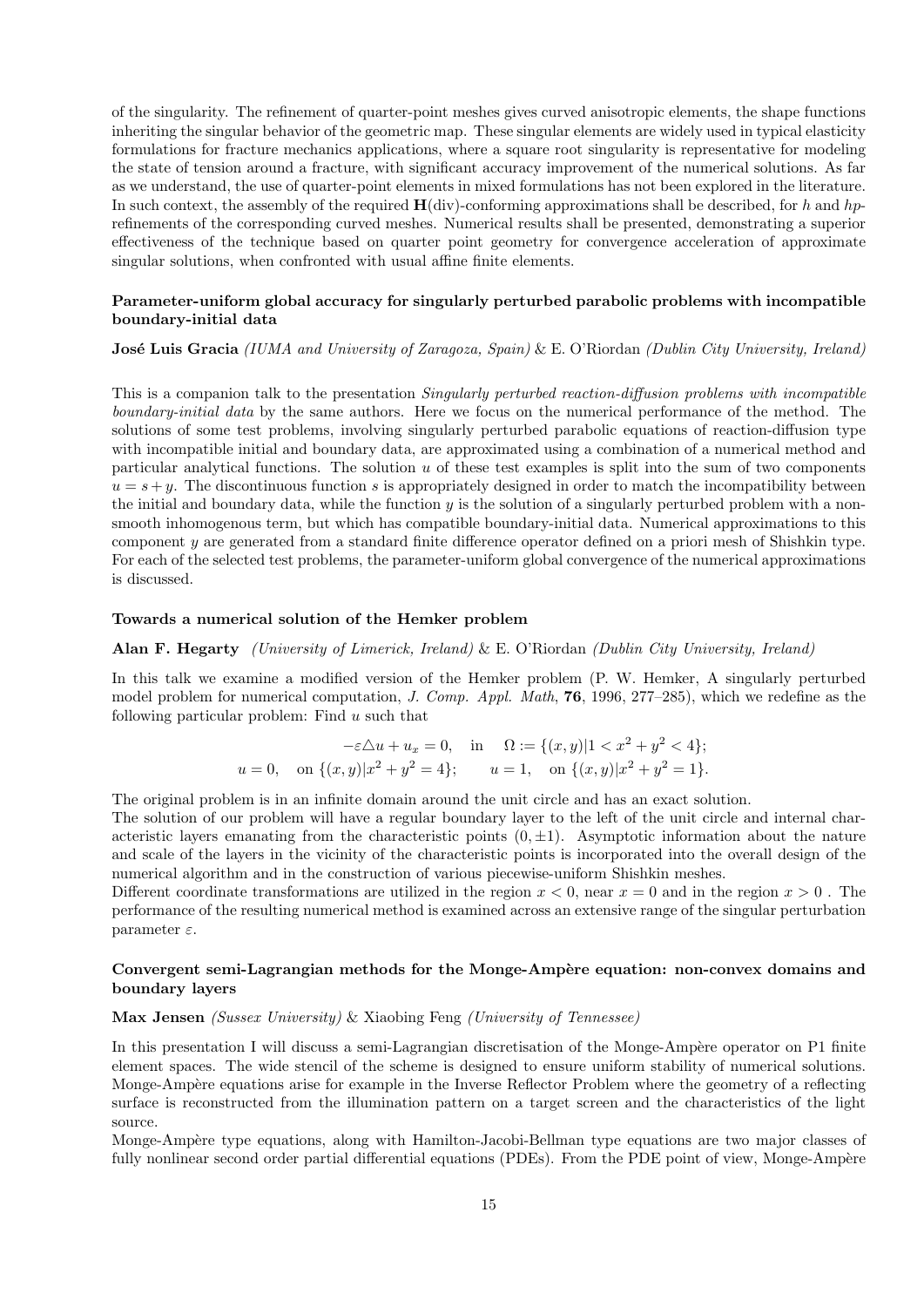type equations are well understood. On the other hand, from the numerical point of view, the situation is far from ideal. Very few numerical methods, which can reliably and efficiently approximate viscosity solutions of Monge-Ampère type PDEs on general convex domains. There are two main difficulties which contribute to the situation:

\* Firstly, it is well known that the fully nonlinear structure and nonvariational concept of viscosity solutions of the PDEs prevent a direct formulation of any Galerkin-type numerical methods.

\* Secondly, the Monge-Ampère operator is not an elliptic operator in generality, instead, it is only elliptic in the set of convex functions and the uniqueness of viscosity solutions only holds in that space. This convexity constraint, imposed on the admissible space, causes a daunting challenge for constructing convergent numerical methods; it indeed screens out any trivial finite difference and finite element analysis because the set of convex finite element functions is not dense in the set of convex functions

\* Thirdly, the Bellman formulation allows the study on the Monge-Amp`ere problem on non-convex domains with non-convex boundary data. At the transition points from classical Dirichlet conditions to viscosity Dirichlet conditions boundary layers need to be carefully approximated.

The goal of our work is to develop a new approach for constructing convergent numerical methods for the Monge-Ampère Dirichlet problem, in particular, by focusing on overcoming the second difficulty caused by the convexity constraint. The crux of the approach is to first establish an equivalent (in the viscosity sense) Bellman formulation of the Monge-Ampère equation and then to design monotone numerical methods for the resulting Bellman equation on general triangular grids. An aim in the design of the numerical schemes was to make Howard's algorithm available, which is a globally superlinearly converging semi-smooth Newton solver as this allows us to robustly compute numerical approximations on very fine meshes of non-smooth viscosity solutions. An advantage of the rigorous convergence analysis of the numerical solutions is the comparison principle for the Bellman operator, which extends to non-convex functions. We deviate from the established Barles-Souganidis framework in the treatment of the boundary conditions to address challenges arising from consistency and comparison. The proposed approach also bridges the gap between advances on numerical methods for these two classes of second order fully nonlinear PDEs.

#### A splitting linearly implicit method for solving time dependent semilinear reaction-diffusion systems

C. Clavero (Department of Applied Mathematics and IUMA, University of Zaragoza) & Juan Carlos Jorge (Department of Computational and Mathematical Engineering and ISC, UPNA)

In this talk we deal with the numerical solution of 1D semilinear parabolic singularly perturbed systems of reaction-diffusion type, which are given by

$$
\begin{cases}\nL_{\varepsilon} \mathbf{u} \equiv \frac{\partial \mathbf{u}}{\partial t}(x, t) - \mathcal{D}_{\varepsilon} \frac{\partial^2 \mathbf{u}}{\partial x^2} + \mathcal{A}(\mathbf{u}) = \mathbf{0}, \ (x, t) \in Q \equiv (0, 1) \times (0, T], \\
\mathbf{u}(0, t) = \mathbf{g_1}(t), \ \mathbf{u}(1, t) = \mathbf{g_2}(t), \ \forall \ t \in [0, T], \ \mathbf{u}(x, 0) = \varphi(x), \ \forall \ x \in (0, 1)\n\end{cases}
$$

where  $\mathcal{D}_{\varepsilon} = \text{diag}(\varepsilon_1, \varepsilon_2)$ , being  $\mathbf{u} = (u_1, u_2)^T$  (initially, we consider only systems with two components to highlight the main qualities of the method in the simplest way),  $0 < \varepsilon_1 \leq \varepsilon_2 \leq 1$ , and the reaction term is given by  $\mathcal{A}(\mathbf{u}) = (a_1(x,t,\mathbf{u}), a_2(x,t,\mathbf{u}))^T$ , with  $a_i$  sufficiently smooth functions such that, for all  $\mathbf{v} \in \mathcal{R}^2$ ,

$$
\frac{\partial a_i}{\partial v_i}(x, t, \mathbf{v}) > 0, \ \frac{\partial a_i}{\partial v_j}(x, t, \mathbf{v}) \le 0, \ i \ne j, \ i, j = 1, 2,
$$

$$
\min_{-\infty \le u \le \infty} \left( \frac{\partial a_i}{\partial v_1}(x, t, \mathbf{v}) + \frac{\partial a_i}{\partial v_2}(x, t, \mathbf{v}) \right) \ge \alpha > 0, \ i = 1, 2.
$$

As well, we assume sufficient smoothness and compatibility conditions for the rest of the data in order to the exact solution  $\mathbf{u} \in C^{4,2}(\overline{Q})$ . We admit that the diffusion parameters  $\varepsilon_i$  can be very small and also that they can have different order of magnitude; in such case, overlapping boundary layers appear close to the end points of the interval  $(0, 1)$ .

The numerical method which we propose combines a linearized version of the fractional implicit Euler method together with a splitting by components, to discretize in time, and the central finite difference scheme on an appropriate nonuniform mesh, to discretize in space. In this way, only linear systems are involved in the advance in time. More concisely, the use of the splitting by components technique provokes that only tridiagonal linear systems must be solved at each time level of the discretization.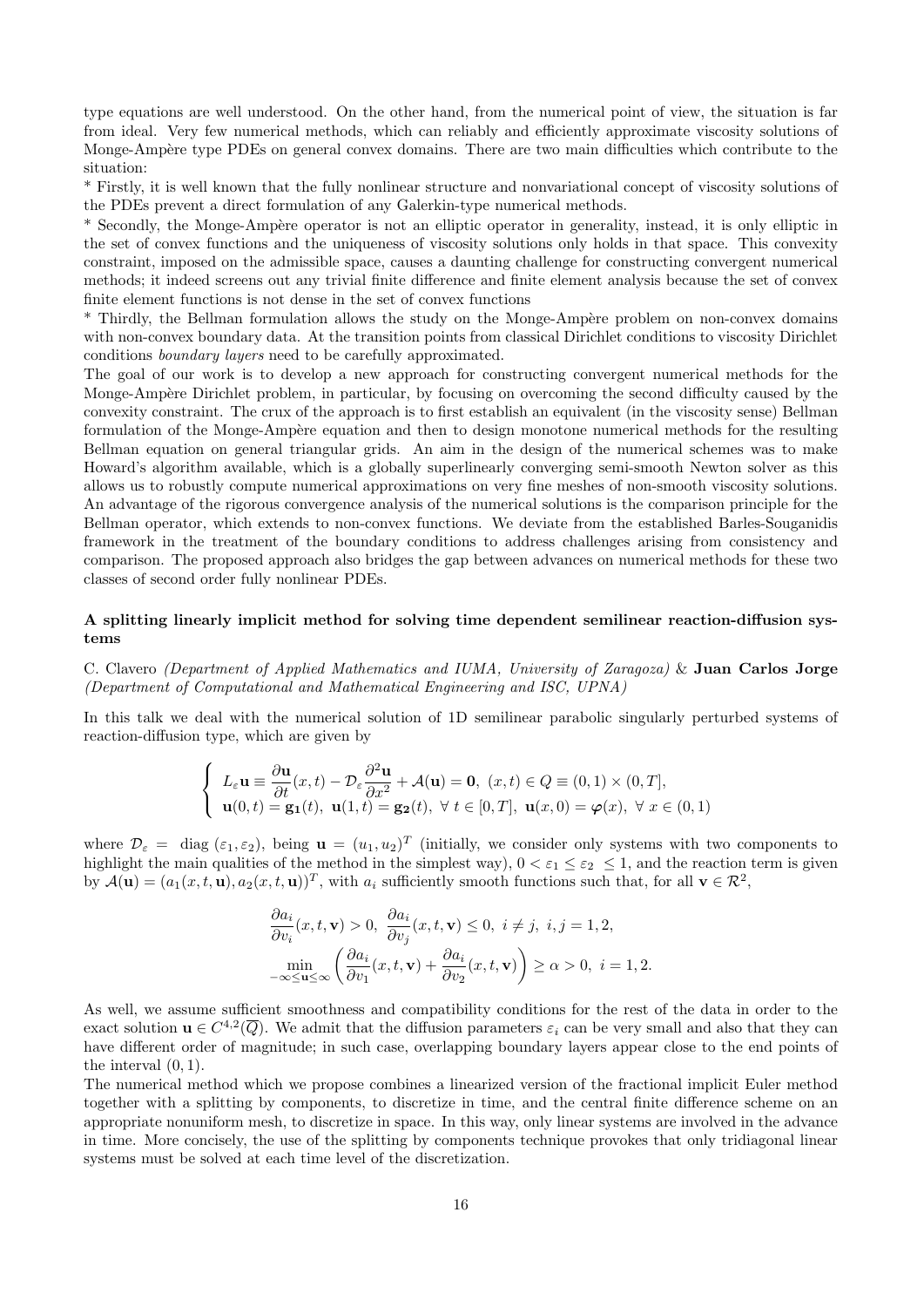In the analysis of the uniform convergence, we choose a uniform mesh to discretize in time to simplify the presentation; on the other hand, to discretize in space we use a piecewise uniform mesh of Shishkin type, which concentrates the grid points in the boundary layer regions in a suitable way. Then, the fully discrete scheme is uniformly convergent, of first order in time and of almost second order in space.

We show some numerical experiments, obtained for different test problems, which corroborate in practice the robustness and the efficiency of the studied numerical algorithm. Besides, we show that our proposal can be easily extended to systems with more components. In fact, our algorithm becomes more and more efficient, compared to other methods proposed in the literature, as long as the number of components increases.

#### Identifying basins of attraction of metastable dynamics via Zubov's method

Dante Kalise & Diego Oyarzún (Imperial College London)

A classical problem in nonlinear dynamical systems  $\dot{x} = f(x)$  is the identification of basins of attraction for stable equilibria. We address this problem via the so-called Zubov's method, which characterizes the basin of attraction as the set  $\{x : v(x) < 1\}$ , where  $v(x)$  the solution of a first order PDE (Zubov's eqn.)

$$
\nabla v(x) \cdot f(x) = -h(x)(1 - v(x))\sqrt{1 + ||f(x)||^2}.
$$

In this talk, following nonlinear control theory approach we review known and recent results concerning the numerical approximation of Zubov's equation by means of semi-Lagrangian schemes, and we discuss applications in the context of metastable dynamics arising in systems biology.

#### Impinging jet flow and hydraulic jump on a rotating disk

Roger E. Khayat (Department of Mechanical and Materials Engineering, University of Western Ontario, London, Ontario, Canada N6A 5B9, rkhayat@uwo.ca)

The free-surface flow formed by a circular jet impinging on a rotating disk is analyzed theoretically. The study explores the effects of rotation and inertia on the thin-film flow. Both boundary-layer height and film thickness are found to diminish with rotation speed. A maximum film thickness develops in the supercritical region, which reflects the competition between the convective and centrifugal effects. Unlike the flow on a stationary disk, an increase in the wall shear stress along the radial direction is predicted, at a rate that strengthens with rotating speed. Our results corroborate well existing measurements (Ozar et al. 2003). The location and height of the hydraulic jump are determined subject to the value of the thickness at the edge of the disk, which is established first for a stationary disk based on the capillary length, and then for a rotating disk using existing analyses and measurements in spin coating. The case of a stationary disk is revisited in an effort to predict the location and height of the jump uniquely. Despite the prolific number of studies since the seminal work of Watson (1964), this remains an outstanding issue in the literature (see, for instance, Duchesne et al. 2014). In this study, the formulated value of the film height at the edge of the disk seems to give excellent agreement against existing measurements (Dressaire et al. 2010) for a jet at moderately high flow rate or low viscosity where the jump structure is well identifiable in reality. The current study (Yunpeng & Khayat 2018) is the latest in a series of works on the formation of hydraulic jump where we previously explored non-Newtonian effects (Zhao & Khayat 2008) and the influence of slip (Khayat 2016), which I will briefly highlight in my talk.

#### References :

[1] Dressaire, E., Courbin, L., Crest, J. & Stone H. A. 2010 Inertia dominated thin-film flows over microdecorated surfaces. Phys. Fluids 22, 073602-07

[2] Duchesne, A., Lebon, L. & Limat, L. 2014 Constant Froude number in a circular hydraulic jump and its implication on the jump radius selection. Europhys. Lett. 107, 54002.

[3] Khayat, R. E. 2016 Impinging planar jet flow and hydraulic jump on a horizontal surface with slip. J. Fluid Mech. 808, 258-289.

[4] Ozar, B., Cetegen, B. M. & Faghri, A. 2003 Experiments on the flow of a thin liquid film over a horizontal stationary and rotating disk surface. Experiments in Fluids 34, 556–565.

[5] Wang, Y. & Khayat, R.E. 2018 Impinging jet flow and hydraulic jump on a rotating disk. J. Fluid Mech. 839, 525-560.

[6] Watson, E. 1964 The spread of a liquid jet over a horizontal plane. J. Fluid Mech. 20, 481-499.

[7] Zhao, J. & Khayat, R.E. 2008 Spread of a non-Newtonian liquid jet over a horizontal plate. J. Fluid Mech. 613, 411-443.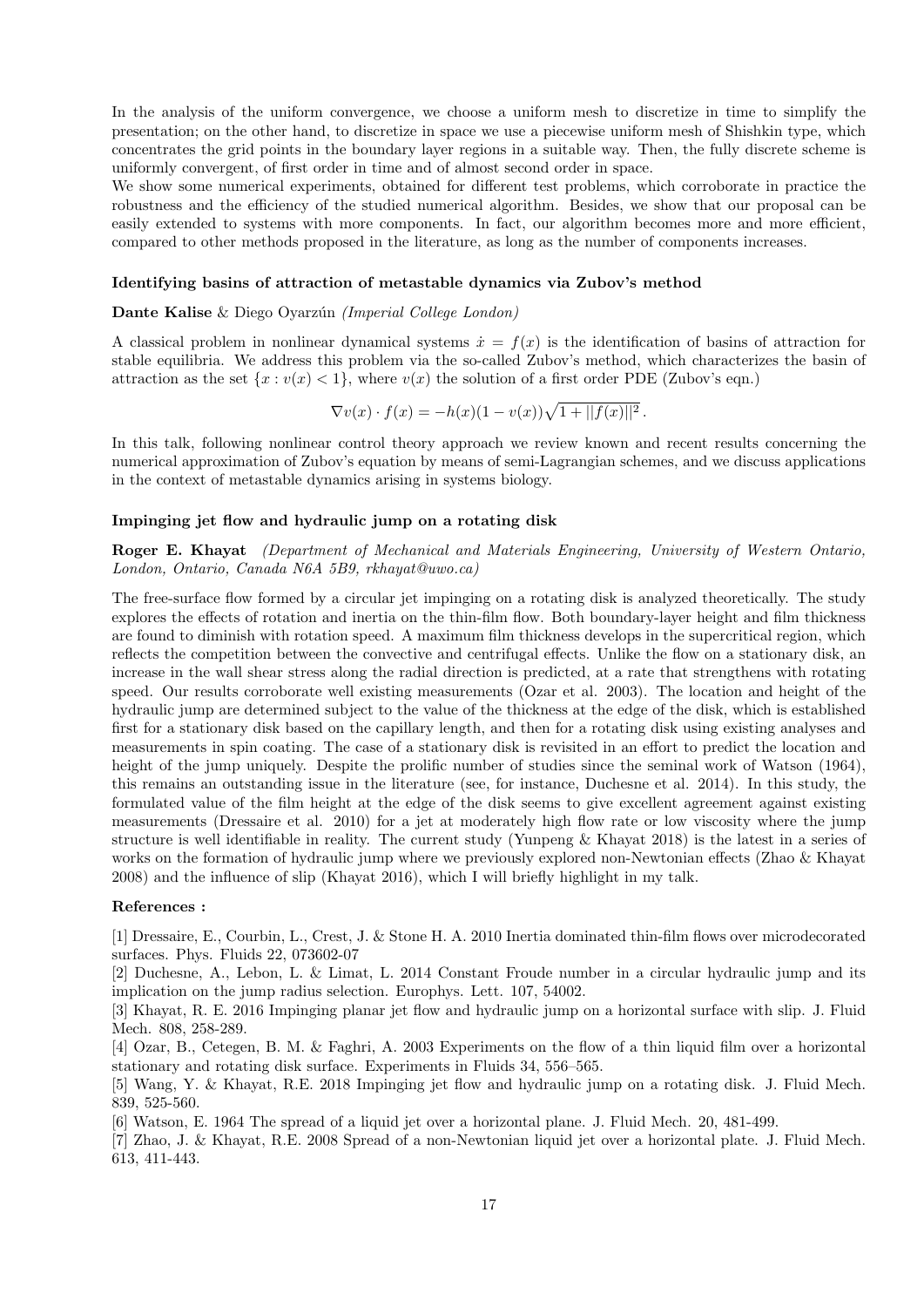#### A posteriori error estimation on anisotropic meshes: lower and upper error bounds

#### Natalia Kopteva (University of Limerick)

We shall start by reviewing residual-type a posteriori error estimates from [2,3] on anisotropic meshes, i.e. we allow mesh elements to have extremely high aspect ratios. The error constants in these estimates are independent of the diameters and the aspect ratios of mesh elements. Note also that, in contrast to some a posteriori error estimates on anisotropic meshes in the literature (see, e.g., [5,6]), our error constants do not involve so-called matching functions (that depend on the unknown error and, in general, may be as large as mesh aspect ratios). To deal with anisotropic elements, a number of technical issues have been addressed in [2,3]. For example, an inspection of standard proofs for shape-regular meshes reveals that one obstacle in extending them to anisotropic meshes lies in the application of a scaled traced theorem when estimating the jump residual terms (this causes the mesh aspect ratios to appear in the estimator). For maximum norm estimates, the analysis also employs sharp bounds on the Green's function from [1]. For the estimation in the energy norm, a special quasi-interpolation operator is constructed on anisotropic meshes, which may be of independent interest [3].

In the second part of the talk, the focus will shift to the efficiency of energy-norm error estimators on anisotropic meshes. It was previously addressed in [5,6] using the standard bubble function approach. However, a numerical example is given in a more recent paper [4] that clearly demonstrates that short-edge jump residual terms in such bounds are not sharp. To remedy this, we shall present a new upper bound for the short-edge jump residual terms of the estimator. A version of this bound for partially structured anisotropic meshes is given in [4]. We shall also discuss a generalization of this bound to more general anisotropic meshes. This new bound for the short-edge jump residual terms implies that for some anisotropic meshes the error estimator constructed in [3] is efficient.

#### References :

[1] A. Demlow and N. Kopteva, Maximum-norm a posteriori error estimates for singularly perturbed elliptic reaction-diffusion problems, Numer. Math., 133 (2016), 707–742.

[2] N. Kopteva, Maximum-norm a posteriori error estimates for singularly perturbed reaction-diffusion problems on anisotropic meshes, SIAM J. Numer. Anal., 53 (2015), 2519–2544.

[3] N. Kopteva, Energy-norm a posteriori error estimates for singularly perturbed reaction-diffusion problems on anisotropic meshes, Numer. Math., 137 (2017), 607–642.

[4] N. Kopteva, Fully computable a posteriori error estimator using anisotropic flux equilibration on anisotropic meshes, (2017), arXiv:1704.04404.

[5] G. Kunert, Robust a posteriori error estimation for a singularly perturbed reaction-diffusion equation on anisotropic tetrahedral meshes, Adv. Comput. Math., 15 (2001), 237–259.

[6] G. Kunert and R. Verfürth, Edge residuals dominate a posteriori error estimates for linear finite element methods on anisotropic triangular and tetrahedral meshes, Numer. Math., 86 (2000), 283–303.

#### Maximum-norm a posteriori error estimates for singularly perturbed parabolic equations

#### Torsten Linß (FernUniversität in Hagen) & Natalia Kopteva

Singularly perturbed parabolic equations of reaction-diffusion type are considered. For these equations, we give a posteriori error estimates in the maximum norm.

Semidiscrete and fully discrete versions of the backward Euler and of the Crank-Nicolson methods are considered. For their full discretisations, we employ elliptic reconstructions that are, respectively, piecewise-constant and piecewise-linear in time. Certain bounds for the derivatives of the Green's function of the parabolic operator are employed.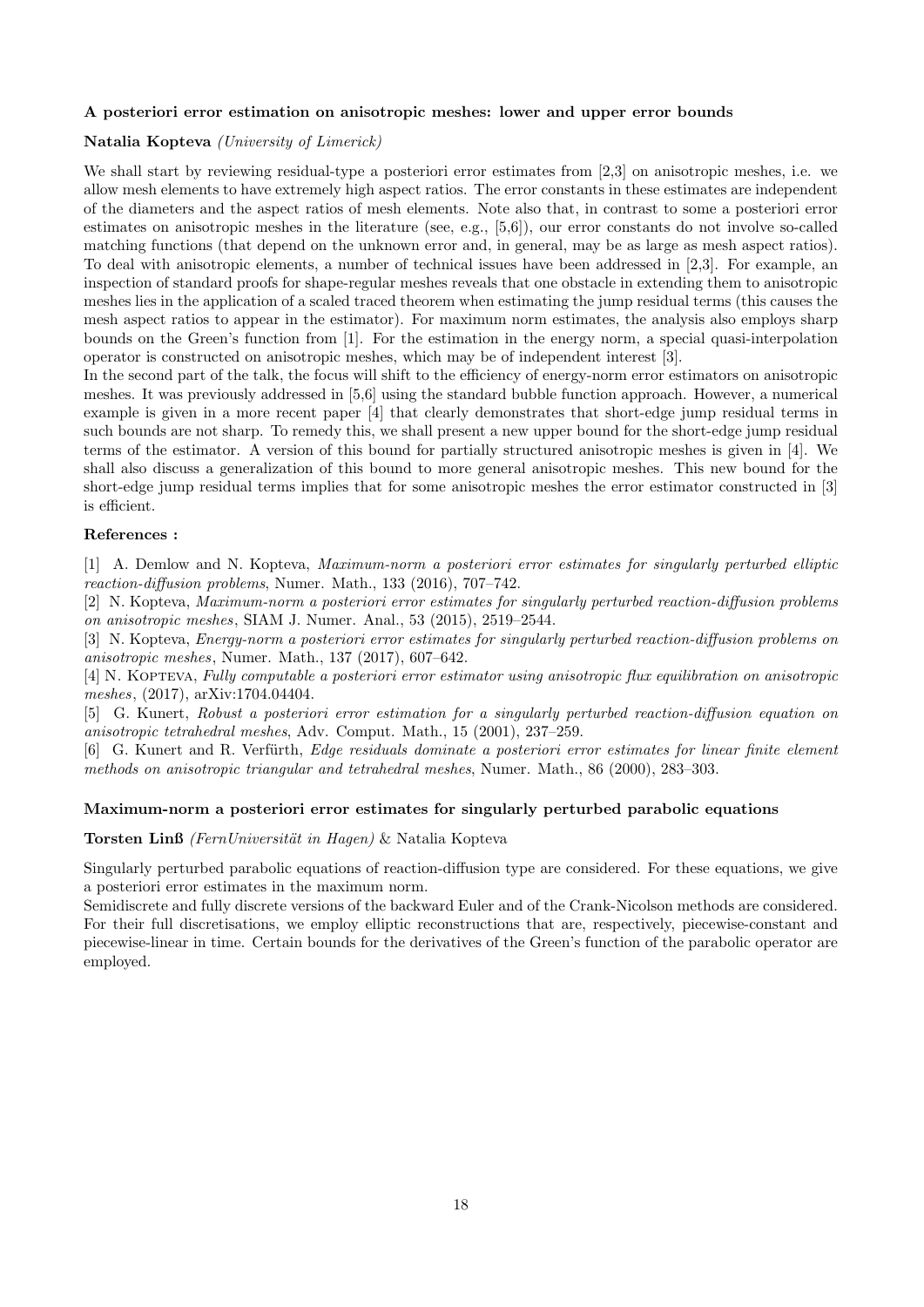#### On some experience with high-order, exactly divergence-free FEM for transient incompressible flow problems

Philipp W. Schroeder<sup>a</sup> & Gert Lube<sup>b</sup> (Institute for Numerical and Applied Mathematics, University of Göttingen, Göttingen, Germany).

<sup>a</sup>p.schroeder@math.uni-goettingen.de, b lube@math.uni-goettingen.de

In [1] we presented a unified approach to exactly divergence-free inf-sup stable FEM for the time-dependent incompressible Navier-Stokes problem, covering both  $H^1$ - and  $H(div)$ -conforming methods. Basic features are pressure-robustness, i.e. additional gradient fields  $\nabla \psi_h$  in the source term lead to a change  $p_h + \psi_h$  of the pressure. This implies that velocity error estimates are not corrupted by large multiples of the best pressure interpolation error. Moreover, the methods are shown to be semi-robust w.r.t. the Reynolds number Re if  $u \in L^1(0,T;W^{1,\infty}(\Omega))$ , i.e. the error estimates (including the exponential Gronwall factor) do not explicitly on Re.

In this talk, we report on our numerical experience with benchmark problems in 2D and 3D vortex dynamics using high-order FEM including homogeneous, decaying turbulence, see [2,3]. Moreover, we present some first results on attached boundary layer flows. In particular, we will discuss the question of required numerical diffusion.

#### References :

[1] P.W. Schroeder, C. Lehrenfeld, A. Linke, G. Lube: Towards computable flows and robust estimates for in-sup stable FEM applied to the time-dependent incompressible Navier-Stokes equations, to appear in: Special Issue of SeMA Journal on VMS methods, 2018.

[2] P.W. Schroeder, G. Lube: Pressure-robust analysis of divergence-free and conforming FEM for evolutionary Navier-Stokes flows, J. Numer. Math., 25 (2017) 4, 249-276.

[3] P.W. Schroeder, G. Lube: Divergence-free H(div)-FEM for time-dependent incompres-sible flows with applications to high Reynolds number vortex dynamics, J. Sci. Comput. 75 (2018), 830-858.

#### Error analysis of non inf-sup stable discretizations of the time-dependent Navier-Stokes equations with local projection stabilization

**Julia Novo** (Universidad Autónoma de Madrid) & Javier de Frutos (Universidad de Valladolid) & Bosco García-Archilla (Universidad de Sevilla) & Volker John (WIAS, Berlin)

In this talk we consider non inf-sup stable finite element approximations to the evolutionary Navier–Stokes equations. Several local projection stabilization (LPS) methods corresponding to different stabilization terms are analyzed, thereby separately studying the effects of the different stabilization terms. Error estimates are derived in which the constants are independent of inverse powers of the viscosity. For one of the methods, using velocity and pressure finite elements of degree l, it will be proved that the velocity error in  $L^{\infty}(0,T; L^{2}(\Omega))$ decays with rate  $l + 1/2$  in the case that  $\nu \leq h$ , with  $\nu$  being the dimensionless viscosity and h the mesh width. In the analysis of another method, it was observed that the convective term can be bounded in an optimal way with the LPS stabilization of the pressure gradient. Fully discrete schemes with both the implicit Euler and the Crank-Nicolson methods are considered and analyzed. Some numerical studies confirm the analytical results.

#### Singularly perturbed reaction-diffusion problems with incompatible boundary-initial data

Eugene O'Riordan (Dublin City University, Ireland) & J.L. Gracia (IUMA and University of Zaragoza, Spain)

Global numerical approximations are constructed for the solution of linear singularly perturbed reaction-diffusion parabolic problems of the form

$$
\varepsilon(u_t - u_{xx}) + b(x, t)u = f(x, t), \quad (x, t) \in (0, 1) \times (0, T]; \quad b(x, t) > \beta > 0;
$$
  

$$
u(0, t) = g_L(t), \quad u(1, t) = g_R(t) \quad t \ge 0, \quad u(x, 0) = \phi(x), \quad 0 < x < 1; \quad \phi(0^+) \ne g_L(0);
$$

with an incompatibility between the initial condition and the boundary condition at the point  $(0, 0)$ . The method involves combining the computational solution of a classical finite difference operator on a tensor product of two piecewise-uniform Shishkin meshes with an analytical function that captures the local nature of the incompatibility in the problem data. A proof is given to show almost first order parameter-uniform pointwise global convergence of these numerical/analytical approximations.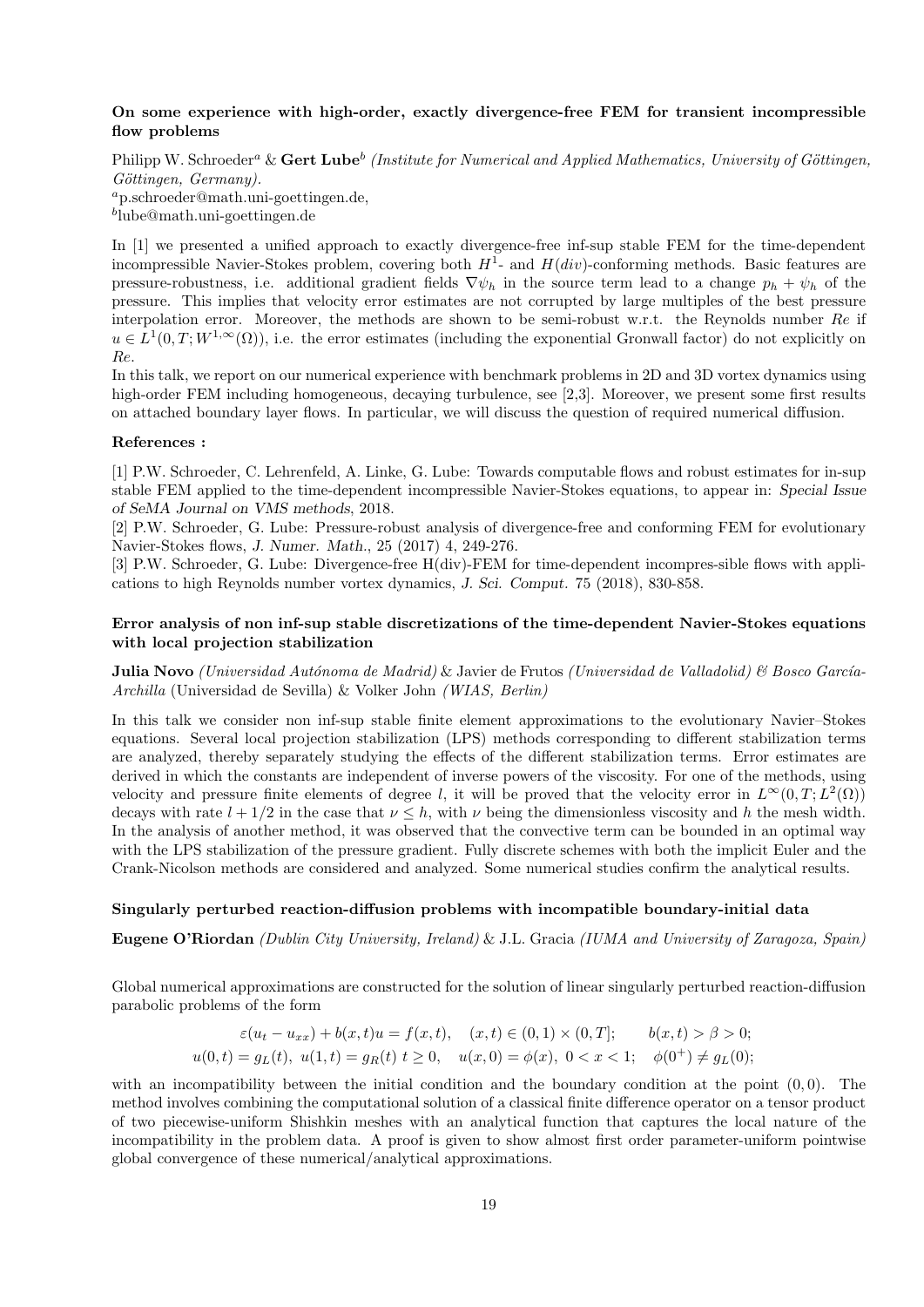#### Recovered element methods on polygonal meshes for convection-diffusion problems

#### Tristan Pryer (University of Reading) & E. Georgoulis and Z. Dong

We introduce a family of Galerkin finite element methods which are constructed via recovery operators over element-wise discontinuous approximation spaces. This new family, termed collectively as recovered finite element methods (R-FEM) has a number of attractive features over both classical finite element and discontinuous Galerkin approaches. A key one is the ability to produce conforming discretizations, involving only as many degrees of freedom as discontinuous Galerkin methods over general polygonal/polyhedral meshes with potentially many faces per element. This allows for the potential to produce stable conforming approximations in a variety of settings. Moreover, for special choices of recovery operators, R-FEM produces the same approximate solution as the classical conforming finite element method, while, trivially, one can recast (primal formulation) discontinuous Galerkin methods. In this talk we will present the method for general linear, possibly de-generate, second order advection-diffusion-reaction boundary value problems.

#### Sensitivity of mixing layers – why it is difficult to obtain reliable simulations for  $2D$  Kelvin– Helmholtz instability problems

#### Philipp W. Schroeder (Institute for Numerical and Applied Mathematics, Georg-August-University Göttingen, 37083 Göttingen, Germany)

Two-dimensional (2D) mixing layers, or free shear layers, are important phenomena in fluid dynamics. So-called Kelvin–Helmholtz (KH) instabilities arise as a result of impressing small perturbations on a shear layer [1]. Therefore, one observes merging of vortical structures in the considered motion. In the literature, such Kelvin– Helmholtz instability problems are frequently used to assess the quality of numerical methods for incompressible flow problems. However, it turns out that even if the same flow configuration is used, the numerical results usually differ significantly.

In this talk, based on [2], we present computational studies for a benchmark KH problem using a high-order exactly divergence-free  $H(\text{div})$ -conforming HDG finite element method. Reliable results can be obtained as long as the simulation times are not too large. For large simulation times, perturbations accumulate which lead to different solutions. We identify some of those possible perturbations stemming from the numerical method used. All results are available online for the purpose of comparison [3].

In the case of high Reynolds number flows, it is well known that 2D flows behave completely different compared to the 3D situation – a phenomenon also connected to the notion of 2D turbulence [4]. Here, enstrophy and palinstrophy play a crucial role. Beginning with a flow dominated by small-scale structures, a 2D flow tends to reorganise itself into larger structures (in 3D, it is exactly vice versa) [5]. In order to provide a possible explanation for the sensitivity of the KH instability problem, this theory is applied.

#### References :

[1] M. Lesieur. Turbulence in Fluids. Springer Netherlands, 2008.

[2] P.W. Schroeder, V. John, P.L. Lederer, C. Lehrenfeld, G. Lube, and J. Sch¨oberl. On reference solutions and the sensitivity of the 2d Kelvin-Helmholtz instability problem.  $arXiv:1803.06893$  [math.NA], 2018. URL: <https://arxiv.org/abs/1803.06893>.

[3] P.W. Schroeder, V. John, P.L. Lederer, C. Lehrenfeld, G. Lube, and J. Schöberl. Data of benchmark results for the Kelvin-Helmholtz instability. URL: <https://ngsolve.org/showcases/kh-benchmark>.

[4] P.A. Davidson. Turbulence: An Introduction for Scientists and Engineers. Oxford University Press, 2004.

[5] E. Van Groesen. Time-asymptotics and the self-organization hypothesis for 2D Navier–Stokes equations. Physica A, 148(1–2):312–330, 1988.

#### Centred splash of a vertical jet on a horizontal rotating disc: the thin radial film in the parabolic and weakly elliptic limit

#### Bernhard Scheichl (Technische Universität Wien, Institute of Fluid Mechanics  $\mathcal{B}$  Heat Transfer)

Consider a liquid Newtonian jet impacting vertically, in direction of gravity, on the centre of a spinning, horizontally aligned, rigid, and perfectly smooth disc. We examine the so generated steady axisymmetric flow downstream of the nozzle issuing the jet, both analytically and numerically, in previously unattended detail and rigour [1]. Most emphasis is placed on the radial spread of the relatively thin free-surface layer forming adjacent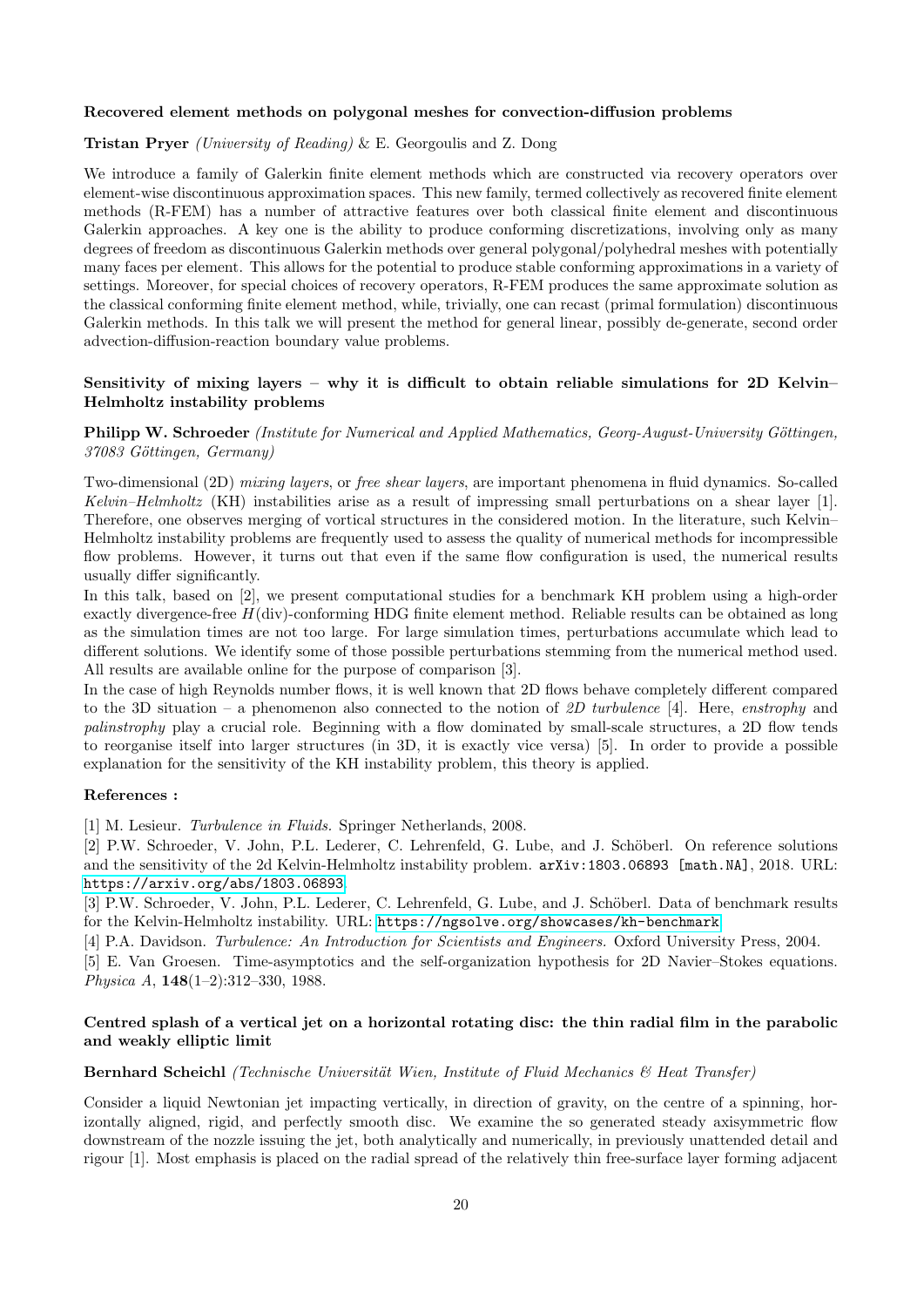to the disc. Specifically, the Reynolds number  $Re$ , typical of the (contracted) jet just above impingement is assumed to be very large but sufficiently small to prevent laminar–turbulent transition at any position in the flow. The remaining principal assumptions are: the jet is very slender; the Froude number Fr and Weber number We characteristic of the thin-film regime are very large too. Notably, the herewith stipulated basic flow configuration applies to the vast amount of the familiar engineering applications.

Most important, the extreme geometrical conditions and the largeness of the non-dimensional key groups render the flow problem archetypal for the application of matched asymptotic expansions to cope rigorously with the involved scale separation. We first elucidate the predominantly inviscid jet and its deflection by the disc, described by an Euler problem that accounts for capillarity given the strongly varying curvature of the free surface,  $\Sigma$ , there. It is then demonstrated how the boundary layers first growing slowly along  $\Sigma$  and the disc surface beneath the impacting jet merge to eventually form the developed thin film. This evolves at a radial extent measured by  $Re^{1/3}$  relative to the radius of the impinging jet. To leading order, it is governed by parabolic shallow-water equations. Their initial conditions impose an azimuthal vorticity, generated at jet formation by the specific shape of the nozzle and distorted through jet bending. Most important, in a least-degenerate limit a suitably formed Rossby number Ro, measuring the centrifugal fluid force, enters the equations as the sole control parameter. In a parametric study, particular emphasis is laid on the regular limit  $Ro \to \infty$  (slowly rotating disc) and the singular one  $Ro \to 0$  (strongly rotating disc). Varying also the upstream vorticity by virtue of the nozzle shape points to an intriguing control strategy of high practical relevance. For small values of Ro, incomplete similarity on a rescaled radial length scale  $Ro^{-1/8}Re^{1/3}$  allows for a canonical representation of the flow. Here the classical complete similarity law found for a stationary disc [2] provides the upstream condition.

Also, we consider the global elliptic or upstream influence of finite values of  $Fr$  and/or  $We$  [4]. Impeding the formation of a fully developed state of the flow [3], they rather require the formulation of a downstream condition in terms of an expansive singularity prescribed at the disc edge [5].

#### References :

[1] SCHEICHL, B. & KLUWICK, A. 2018 Laminar spread of a liquid jet over a rotating disc. J. Fluid Mech., submitted in revised form.

[2] WATSON, E. J. 1964 The radial spread of a liquid jet over a horizontal plane. J. Fluid Mech.  $20(3)$ ,  $481-499$ .

[3] Bohr, Th., Dimon, P. & Putkaradze, V. 1993 Shallow-water approach to the circular hydraulic jump. J. Fluid Mech. 254, 635–648.

[4] Scheichl, B., Bowles, R. I. & Pasias, G. 2018 Developed liquid film passing a trailing edge under the action of gravity and capillarity. J. Fluid Mech., accepted for publication.

[5] HIGUERA, F. J. 1994 The hydraulic jump in a viscous laminar flow. *J. Fluid Mech.* **274**, 69–92.

#### An adaptive HDG method for the Brinkman problem

Rodolfo Araya, Manuel Solano & Patrick Vega  $\langle C\hat{P}MA \text{ and Department of Mathematical Engineering}, Uni$ versidad de Concepción)

We introduce and analyze a hybridizable discontinuous Galerkin (HDG) method for the gradient-velocity-pressure formulation of the Brinkman problem. We present an a priori error analysis of the method, showing optimal order of convergence of the error. We also introduce an a posteriori error estimator, of the residual type, which helps us to improve the quality of the numerical solution. We establish reliability and local efficiency of our estimator for the  $L^2$ -error of the velocity gradient and the pressure and the  $H^1$ -error of the velocity, with constants which are independent of the physical parameters and the size of the mesh. In particular, our results are also valid for the Stokes problem. Finally, we provide numerical experiments showing the quality of our adaptive scheme.

#### References :

[1] H. C. Brinkman, A calculation of the viscous force exerted by a flowing fluid on a dense swarm of particles. App. Sci. Res., Vol. A1, pp. 27–34, 1947.

[2] B. Cockburn, J. Gopalakrishnan, N. C. Nguyen, J. Peraire and F.-J. Sayas, Analysis of HDG methods for Stokes flow. Math. Comp., Vol. 80, pp. 723–760, 2011.

[3] B. Cockburn and W. Zhang, A posteriori error analysis for hybridizable discontinuous Galerkin methods for second order elliptic problems. SIAM J. Numer. Anal., Vol. 51, pp. 676–693, 2013.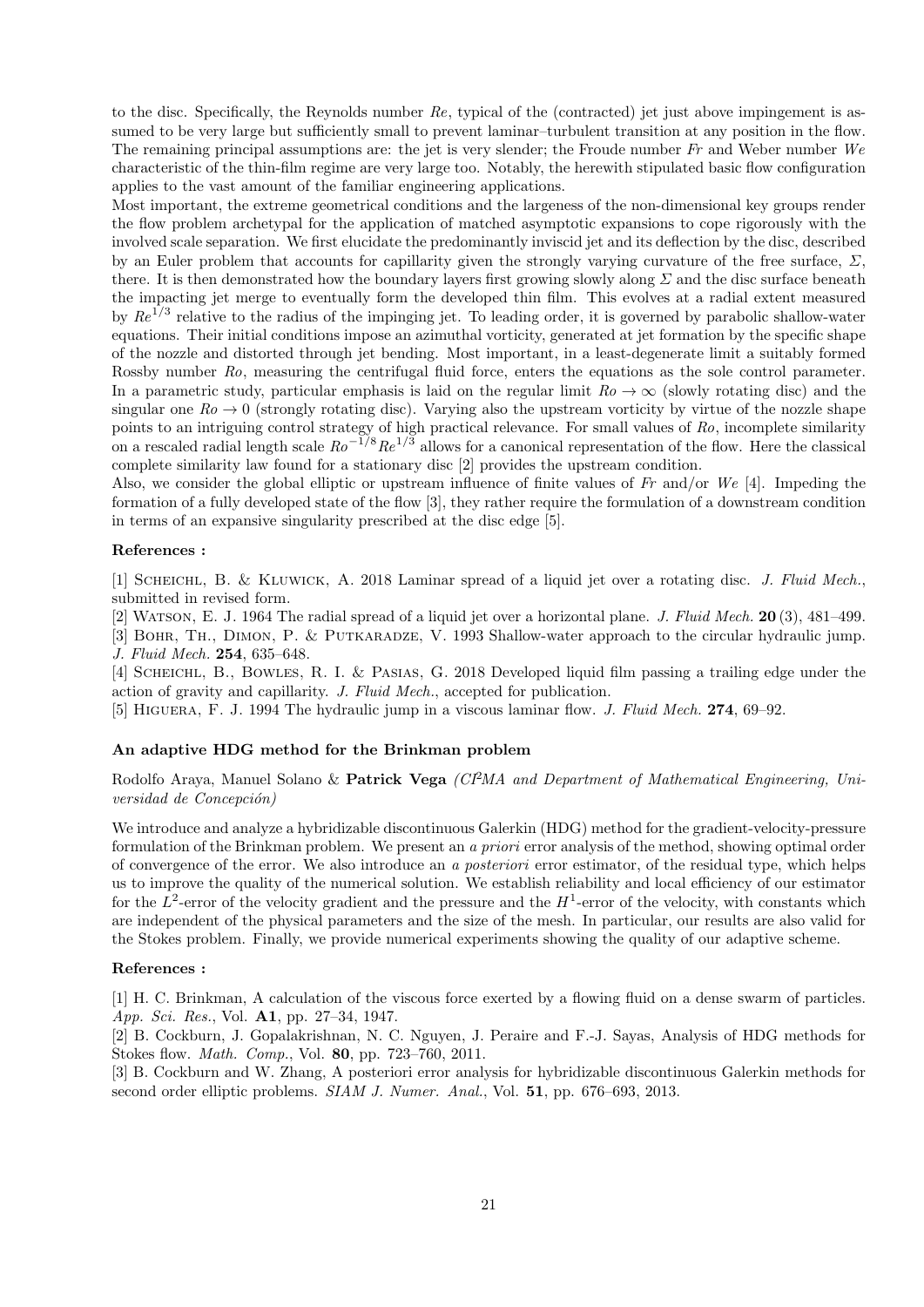#### Robust and efficient guaranteed error bounds for reaction-diffusion problems

Tomáš Vejchodský (Institute of Mathematics, Czech Academy of Sciences) & Mark Ainsworth (Division of Applied Mathematics, Brown University)

We propose a simple flux reconstruction and prove the robust efficiency of the resulting error bounds. We consider guaranteed error bounds for the finite element solution of the reaction-diffusion problem

$$
-\Delta u + \kappa^2 u = f \quad \text{in } \Omega; \qquad u = 0 \quad \text{on } \partial \Omega.
$$

These error bounds [1,2,3] are based on a flux reconstruction and the known complementarity technique [4]. We propose a simple flux reconstruction and prove local efficiency and robustness of the resulting error bounds. The robustness result implies efficient behaviour of the error bound even in the singularly perturbed limit  $\kappa \to \infty$ .

The proposed flux reconstruction is inspired by [5] and it is based on small local problems on patches of elements solved by standard Raviart-Thomas finite elements. These local problems are independent and can be solved in parallel. As a result, the proposed error estimator is easy to implement, provides guaranteed upper bound on the energy norm of the total error, is locally efficient and robust with respect to any mesh size and any size of the reaction coefficient  $\kappa$ . These properties make it very attractive for practical computations.

#### References :

[1] M. Ainsworth, I. Babuška, Reliable and robust a posteriori error estimating for singularly perturbed reactiondiffusion problems, SIAM J. Numer. Anal. 36 (2) (1999) 331–353 (electronic).

[2] M. Ainsworth, T. Vejchodsk´y, Fully computable robust a posteriori error bounds for singularly perturbed reaction–diffusion problems, Numer. Math. 119 (2) (2011) 219–243.

[3] M. Ainsworth, T. Vejchodsk´y, Robust error bounds for finite element approximation of reaction-diffusion problems with non-constant reaction coefficient in arbitrary space dimension, Comput. Methods Appl. Mech. Engrg. 281 (2014) 184–199.

[4] D. Braess, Finite elements. Theory, fast solvers, and applications in elasticity theory, Cambridge University Press, Cambridge, 2007.

[5] D. Braess, J. Schöberl, Equilibrated residual error estimator for edge elements, Math. Comp. 77 (262) (2008) 651–672.

#### Numerics and perturbation analysis for some mixed type problems

#### Marcus Waurick (University of Strathclyde)

We discuss a numerical scheme for time-dependent partial differential equations that may change its type from parabolic to hyperbolic to elliptic type problems on different (rough) spatial domains. We shall further apply this scheme to a periodic 1+1-dimensional homogenisation type problem where the change of type is highly oscillatory. The results have applications to solid-fluid interaction models as well as to electromagnetic problems, where on some parts of the underlying domain an eddy current approximation is considered, whereas on other parts the full time-dependent Maxwell equations are treated.

This is joint work with Sebastian Franz and Sascha Trostorff, both from TU Dresden.

#### An hp finite element method for a reaction-convection-diffusion problem with two small parameters

#### Christos Xenophontos & I. Sykopetritou (University of Cyprus)

We consider a second order singularly perturbed boundary value problem, of reaction-convection-diffusion type with two small parameters, and the approximation of its solution by the hp version of the finite element method on the so-called Spectral Boundary Layer mesh. We show that the method converges uniformly, with respect to both singular perturbation parameters, at an exponential rate when the error is measured in the energy norm. Our theoretical findings are illustrated through numerical examples.

#### A stabilised finite element method for the convection-diffusion-reaction equation in mixed form

#### Heather Yorston (University of Strathclyde) & G.R. Barrenechea & A. Poza

The purpose of this talk is twofold. First, we present a new stabilised finite element method for a mixed formulation of the convection-diffusion equation. This method originated from a study aimed at facilitating the error